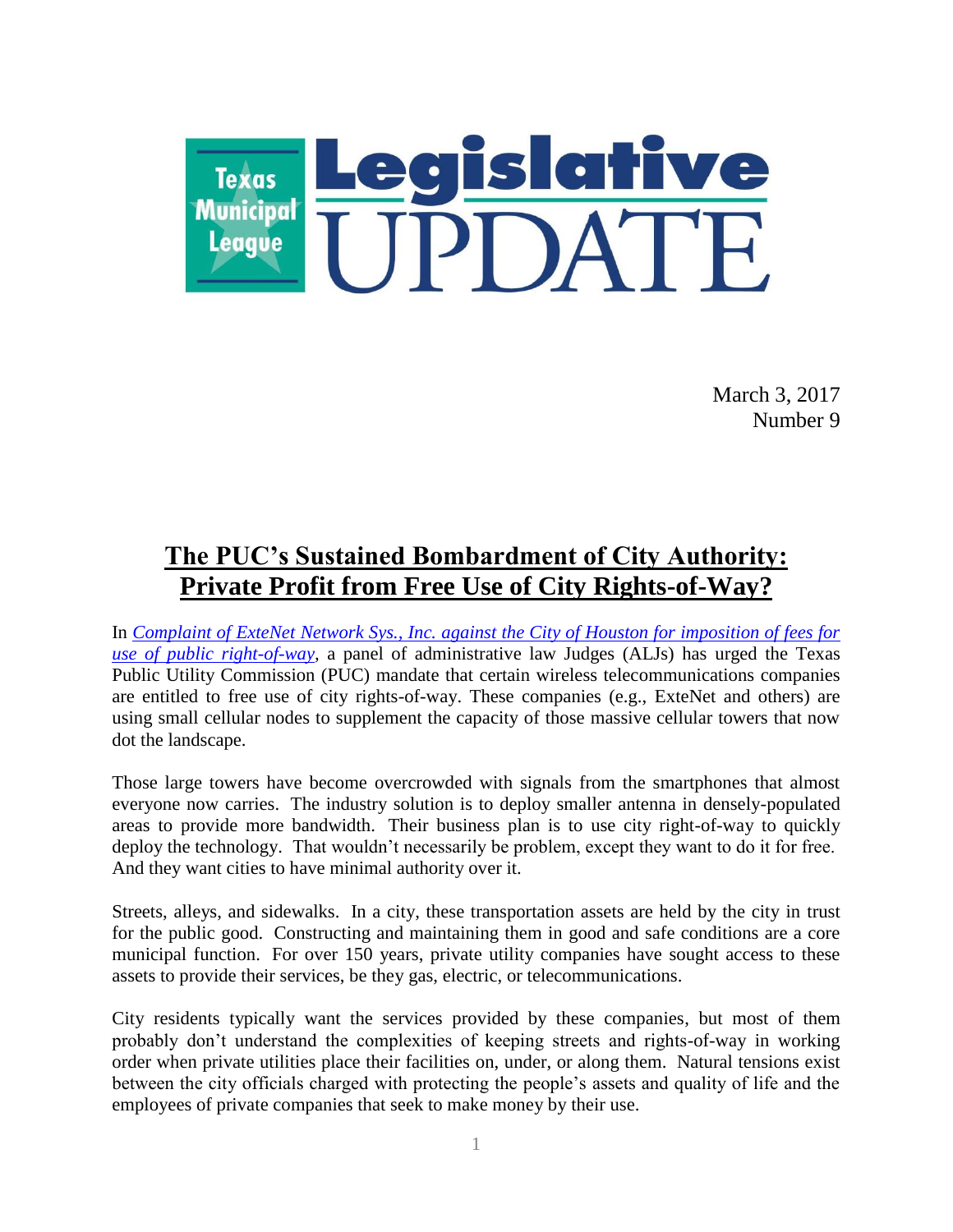Telephone, video, gas, and electric companies each have state laws that allow them to use city rights-of-way, with certain conditions. Those laws balance the needs of the people to get the services with the people's demand for functioning streets. They also require the utilities to pay value-based rental for the use of city property. The Texas Constitution requires that because citizens of Texas know that politicians sometimes want to help out their friends. Without the Texas Constitution's prohibition against giving away public property, those politicians could give the valuable use of city property away, harming the interests of the taxpayers.

When a private company has new technology to allow it to better provide a service, it obviously wants to quickly and cheaply deploy that product. Take, for example, video over fiber optic. In the early 2000s, AT&T began rolling out its Uverse product (which included fiber-based video programming). It found that negotiating individual franchises with each city (as the law required at the time) was burdensome to doing that as quickly as it wished. AT&T went to the legislature, and passed legislation allowing it to obtain a franchise from the state instead. That legislation was a compromise under which AT&T could more quickly deploy and cities retained right-of-way management authority and value-based compensation.

The newest technology for cellular broadband is the use of small cellular nodes to supplement the capacity of those massive, existing cellular towers. The industry solution is to deploy smaller antenna in densely-populated areas to provide more bandwidth. (In some locations, the small antennas may even eventually become the replacement for land-line broadband service of any type.)

City officials want this technology, no doubt. But city officials should be concerned with how some companies have tried to deploy it. In October 2015, a wireless tower builder known as ExteNet filed a complaint against the City of Houston at the PUC. The complaint asks the PUC to order the city to allow the company to install equipment for small antennas in the city's rightsof-way on their own poles or existing city or other utility poles without paying compensation to the city. (A similar complaint filed in December 2015 against the City of Dallas by a company known as Crown Castle is still pending.)

The legal aspects of the case are complex, but the underlying premise is not. The case is about wireless antenna poles and towers being installed in the rights-of-way by a private company wanting to profit from the free use of taxpayer-owned property.

The companies claim that a 16-year-old law, Chapter 283 of the Texas Local Government Code, gives them the power to move forward with their plans. Chapter 283 was not written to allow wireless equipment installation in the rights-of-way (because the technology didn't even exist back then). Moreover, these same companies have previously obtained a city's consent to install wireless facilities in the rights-of-way.

Chapter 283 replaced telecommunications franchise agreements with a new system of compensation based on retail, end-user "access lines" for the formerly city franchised wireline providers. Essentially, a PUC certified telecommunications provider (CTP) may use the rightsof-way and pays compensation for the use of the rights-of-way based on how many retail end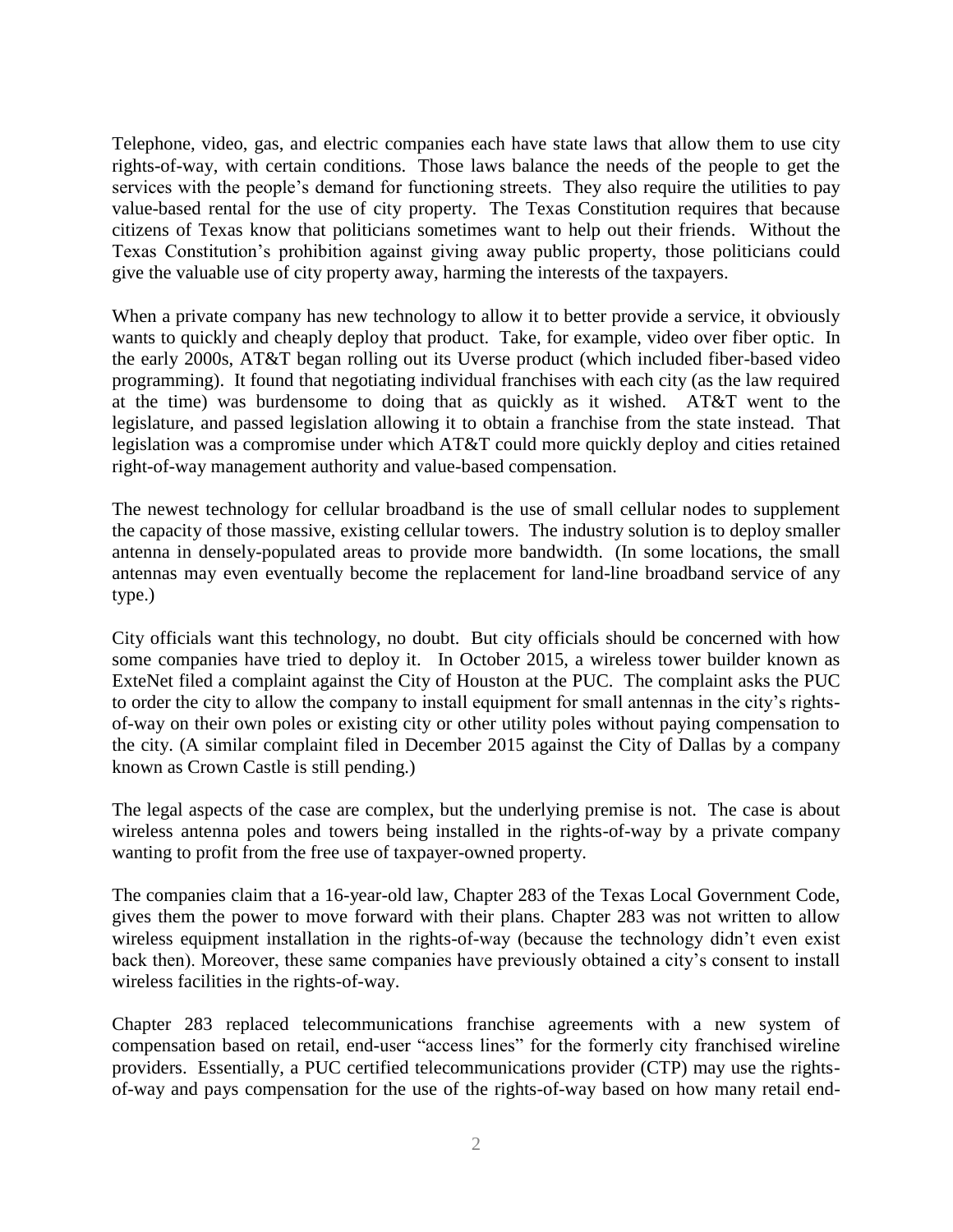user lines it operates in a city, known as "access lines." The new access line system represented a relatively successful compromise in 1999 in the context of a rapidly changing, and recently deregulated telecommunications industry.

The ALJs who heard ExteNet's contested case against Houston concluded that, because it is a CTP, ExteNet's use of the rights-of-way is governed by Chapter 283, including installation of wireless equipment. However, the ALJs found that, because ExteNet has no retail end-use customers, it has no access lines and thus pays no access line fees under Chapter 283 for that installation.

ExteNet provides a wholesale service to cellular phone companies. This service extends from an antenna located on a utility pole or tower back to the Commercial Mobile Radio Service (CMRS) provider [e.g., AT&T, Verizon, Sprint, and T-Mobile] customer's macro tower hub location. The antenna system routes customers' cellphone calls to the CMRS provider's hub and switch to allow the CMRS provider to connect the caller to the person being called. ExteNet installs equipment to perform the function of routing calls to the CMRS hub. ExteNet calls this service "backhaul." The ALJs found that this "backhaul service" provided by ExteNet is not counted as an access line.

The ALJs stated that:

If the PUC determines that backhaul service provided by a CTP to wireless carriers should be counted as an access line, a rulemaking can be opened under the statute and, after the rule is enacted, ExteNet would then be subject to the revised definition of access line and any resulting fees. However, under Chapter 283 and the current substantive rules, ExteNet is a CTP providing backhaul service, which is not compensable to the city as an access line.

In an extremely puzzling statement, the ALJs also stated that "ExteNet's customers, CMRS providers, already pay the city for their use of the right of way, and ExteNet's backhaul service is part of what is already covered in the CMRS providers' franchise agreements." That's incorrect. Some of those companies have land lines for which they pay fees, but none pays based on wireless accounts. The PUC will conduct an open meeting to discuss the proposal at 9:30 a.m. on March 30, 2017, in Austin.

The ALJs ExteNet proposal to the PUC comes on the heels of similar aggressive action at the federal level. At the end of 2015, the Federal Communications Commission (FCC) issued a public notice seeking comment on two topics that could shape the future of cities' control over their rights-of-way. The FCC's Wireless Bureau requested public comment on how to "streamline" the deployment of small wireless facilities, primarily through potential changes to local land-use ordinances, and it also seeks comment on a petition filed by infrastructure company Mobilitie regarding local government rules and procedures.

Legislation has been filed this session relating to the issue as well. (See S.B. 1044, summarized elsewhere in this edition.) The legislation would authorize "streamlined access" to city rightsof-way, but it would also include a fee of up to \$1,000 multiplied by the number of node support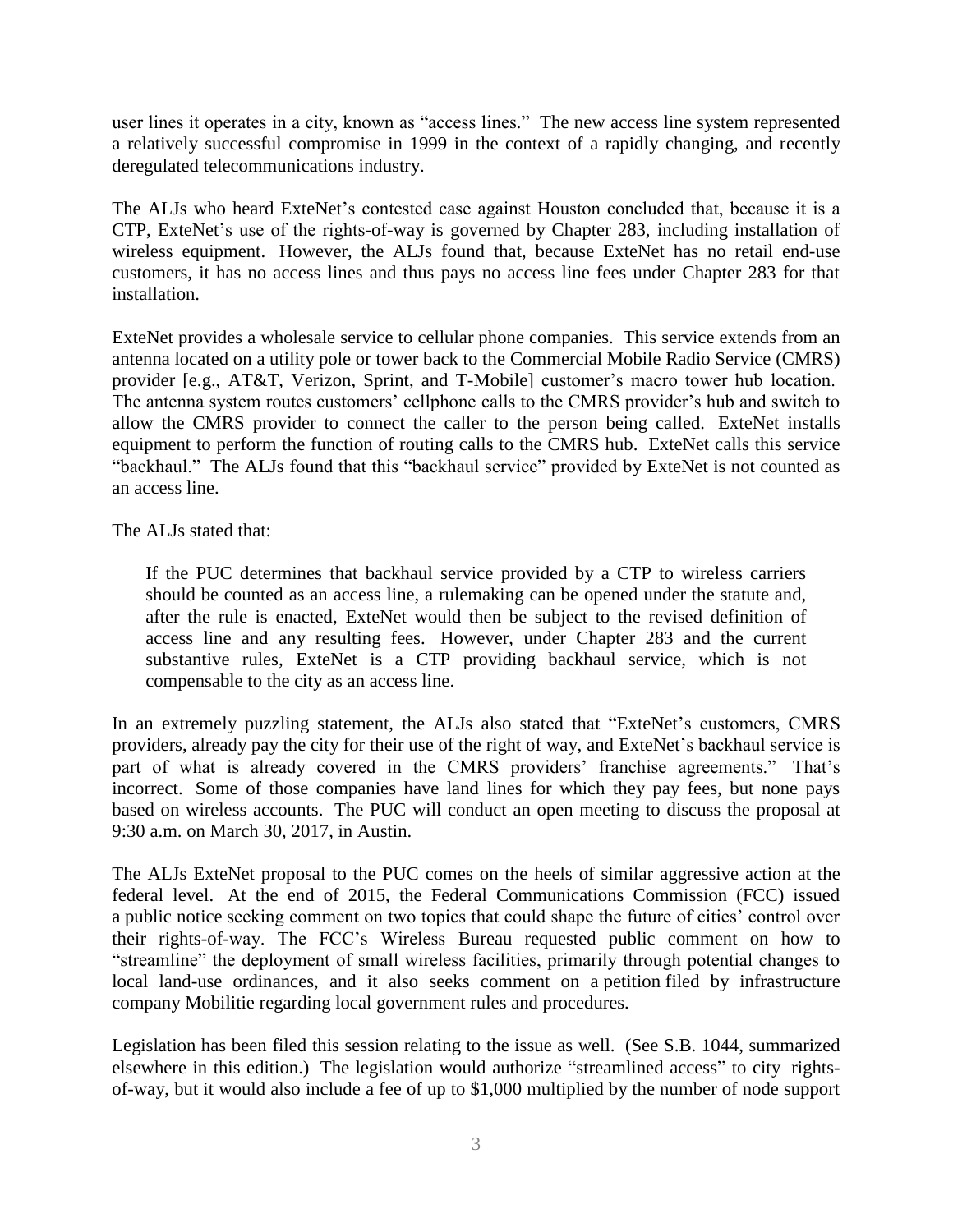poles (i.e., those installed by a private company dedicated to cell service) and utility poles (i.e., those that provide electric or telecommunications service).

League staff will continue to monitor and participate in this quickly-changing regulatory landscape.

# **FCC Announces Broadband Committee**

The Federal Communications Commission (FCC) has formed a new [Broadband Deployment](http://echo4.bluehornet.com/ct/92232071:7mMWCubNP:m:1:2011903828:FBDDFA34405EA5FA1A4C7CDD4C58FF4E:r)  [Advisory Committee](http://echo4.bluehornet.com/ct/92232071:7mMWCubNP:m:1:2011903828:FBDDFA34405EA5FA1A4C7CDD4C58FF4E:r) (BDAC). The BDAC, which is tasked with developing recommendations to expedite wired and wireless broadband deployment in cites by "reducing regulatory barriers," will consist of members of the public appointed by the FCC.

With state preemption of city right-of-way authority looming, and new leadership at the FCC, it is possible that the BDAC could recommend federal preemption as well. Because of that, the National League of Cites sent a [letter](http://echo4.bluehornet.com/ct/92232070:7mMWCubNP:m:1:2011903828:FBDDFA34405EA5FA1A4C7CDD4C58FF4E:r) to the FCC recommending municipal experts for service on the committee.

Two of those recommendations (Snapper Carr, Focused Advocacy, Austin and Kevin Pagan, City Attorney, McAllen) are experts from Texas. They received the endorsement from the League and the Texas City Attorneys Association.

The membership of the BDAC has not yet been announced. Meetings, once they have been set, will be open to the public and streamed online.

# **Voter ID Update: DOJ Changes Sides**

This week, the U.S. Department of Justice (DOJ) dropped its claim that the Texas legislature purposefully discriminated against minority voters by adopting voter identification legislation in 2011. The decision was not unexpected considering the change in administration at the federal level.

The DOJ has indicated that it will now argue in support of Texas lawmakers' claim that the voter identification legislation from 2011 didn't specifically target minority voters. Even with the DOJ's role reversal, there is no indication that litigation surrounding the issue is any closer to being resolved.

Meanwhile, two bills related to the issue, S.B. 5 (Huffman) and H.B. 2481 (P. King), have been filed this legislative session. The bills would amend the voter identification law to address its alleged discriminatory aspects as pointed out in federal court rulings over the past five years.

The League will continue to monitor the voter identification issue and provide updates as necessary.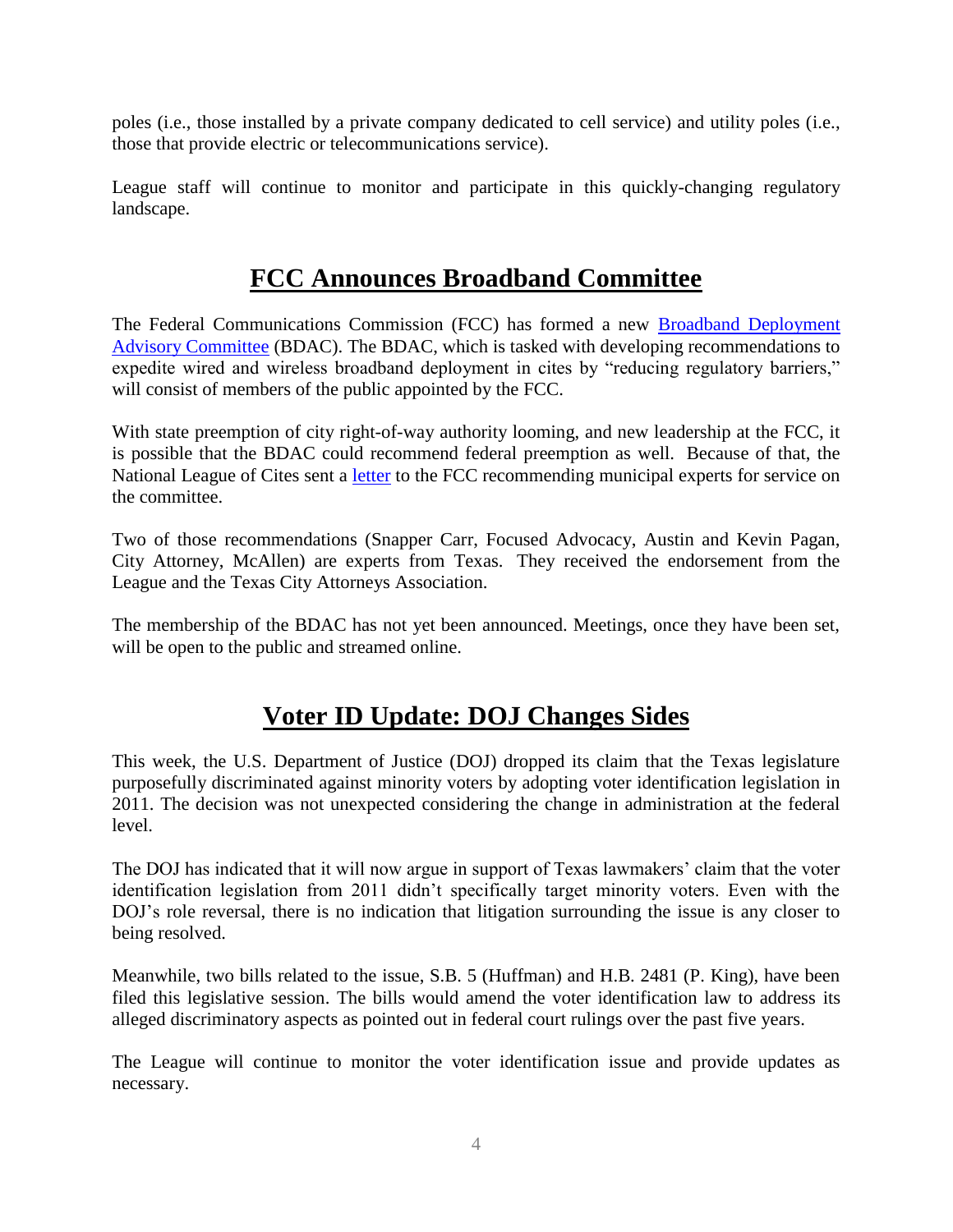## **TML Names Legislator of the Month for February**



Representative Drew Springer is the TML Legislator of the Month for February 2017. Representative Springer represents House District 68 that covers 22 counties and over 50 cities, which include Gainesville, Graham, Childress, Vernon, Bowie, and Muenster.

First elected in 2012, Representative Springer is serving in his third term, is currently Vice-Chairman of the House County Affairs Committee, and is a member of the powerful House Ways and Means Committee. This session, Representative Springer has filed House Bill 207, which would

clarify the authority of general law cities to enact sex offender residency restrictions. We applaud Representative Springer for ensuring that cities across Texas will be able to continue to protect the most vulnerable in our communities.

We hope city leaders across Texas, and particularly those in Representative Springer's district, will express their appreciation to this outstanding leader.

## **Significant Committee Actions**

**S.B. 15 (Huffines)**, relating to an exemption from ad valorem taxation of the residence homestead of the surviving spouse of a first responder who is killed or fatally injured in the line of duty. Reported from the Senate Finance Committee.

**S.J.R. 1 (Campbell)**, a joint resolution proposing a constitutional amendment authorizing the legislature to provide for an exemption from ad valorem taxation of all or part of the market value of the residence homestead of surviving spouse. Reported from the Senate Finance Committee.

## **City-Related Bills Filed**

#### **Property Tax**

**H.B. 2227 (Murphy) – Property Appraisal**: would authorize the chief appraiser to change the appraisal roll at any time to correct an erroneous denial or cancellation of: (1) any residence homestead property tax exemption if the applicant or recipient is disabled or is 65 or older; or (2) a residence homestead exemption for a surviving spouse, a residence homestead exemption of a totally disabled veteran, or a property tax exemption for a disabled veteran. (Companion bill is **S.B. 945** by **Bettencourt**.)

**H.B. 2228 (Murphy) – Property Tax Deadlines**: would, among other things: (1) provide that the chief appraiser shall accept and approve or deny an application for a Freeport property tax exemption after the deadline for filing it has passed if it is filed not later than June 1; and (2)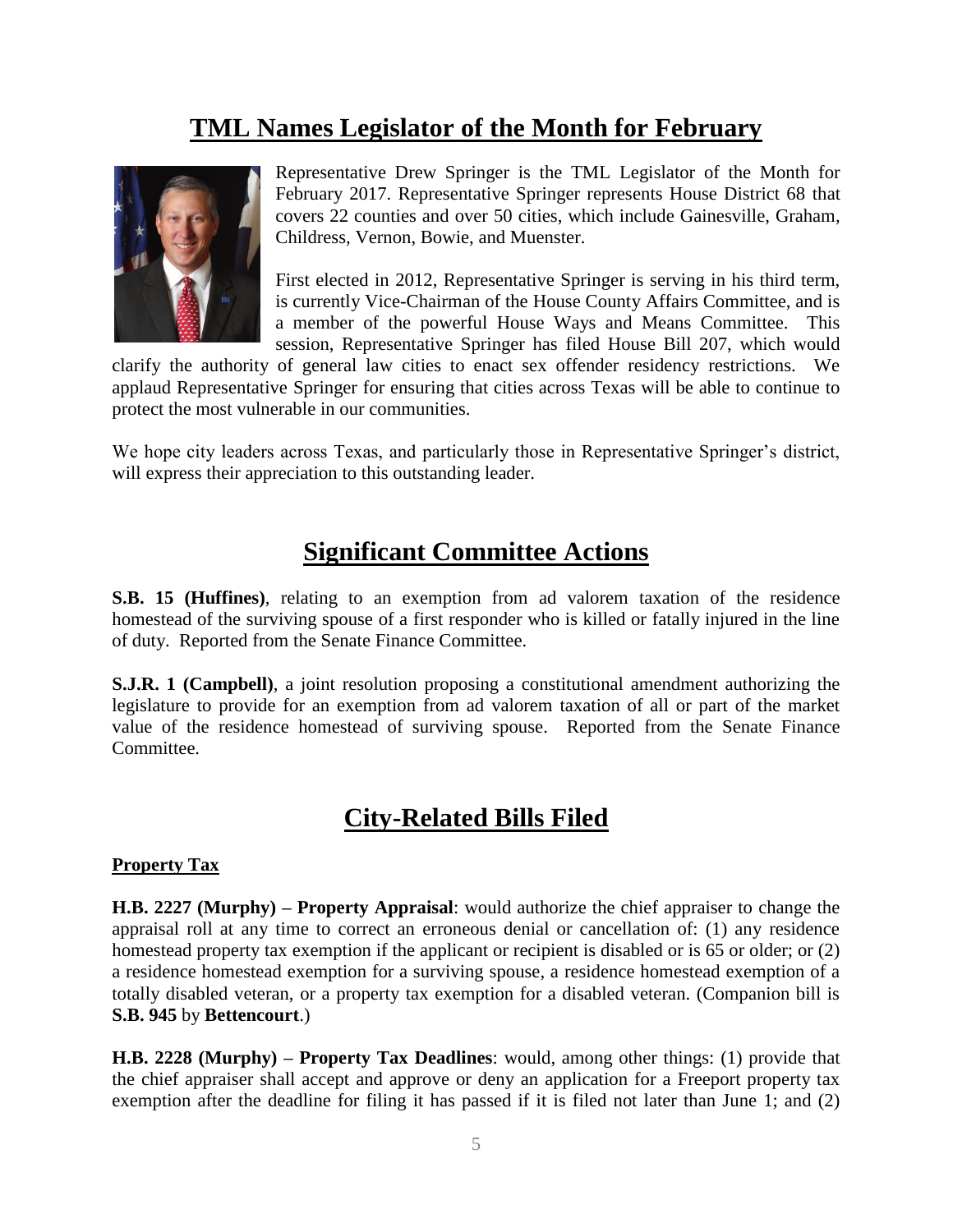provide that rendition statements and property reports for property located in an appraisal district in which one or more taxing units exempt Freeport property must be delivered to the chief appraiser not later than Apri1 1, and the chief appraiser may extend the filing deadline to not later than May 1 for good cause on written request by the property owner. (Companion bill is **S.B. 946** by **Bettencourt**.)

**H.B. 2241 (Lozano) – Property Tax Appraisal**: would provide that, for purposes of appraising a property, improving the exterior of a replacement structure with higher quality construction and composition than the replaced structure is not considered to be an improvement for a structure that was rendered uninhabitable or unusable by a casualty or by wind or water damage.

**H.B. 2253 (Darby) – Property Tax Refund**: would provide that the court that makes the final determination of a property tax appeal shall, in its discretion, determine the amount on which interest is to be calculated, provided that the amount is: (1) not greater than the amount refunded; and (2) not less than the difference between the minimum amount the taxpayer was required to pay to preserve the right to appeal and the amount of taxes for which the property owner is liable.

**H.B. 2265 (Munoz) – Appraisal District**: would, among other things, provide that: (1) an appraisal district is governed by a board of five directors; (2) one director is elected from each of the four commissioners precincts of the county for which the appraisal district is established; (3) the county assessor-collector is a director by virtue of the person's office; (4) if the county assessor-collector is ineligible to serve pursuant to a contract, the appraisal district is governed by the four directors elected from the commissioners precincts and a director elected from the county at large; and (5) the directors other than the county assessor-collector are elected at the general election for state an county officers and serve two-year terms beginning on January 1 of odd-numbered years. (Companion bill is **H.B. 495** by **Phelan**.)

**H.B. 2314 (Murphy) – Appraisal of Agricultural or Open-Space Land**: would, among other things, eliminate the requirement that a person pay interest along with additional taxes if land that has been designated for agricultural use in any year is sold or diverted to a nonagricultural use. (Companion bill is **S.B. 629** by **Schwertner**.)

**H.B. 2356 (Cosper) – Military Cities**: would provide that, for purposes of the applicability of the law governing the provision of state aid to certain local governments disproportionately affected by the granting of property tax relief to disabled veterans, the term "local government" means a city located wholly or partly in: (1) a county in which a United States military installation is wholly or partly located; or (2) a county adjacent to a county described by (1).

**H.B. 2367 (Murphy) – Property Tax Collection**: would provide that the interest rate during a period of deferred collection of taxes on the residence homestead of an elderly or disabled individual is the five-year Constant Maturity Treasury Rate reported by the Federal Reserve as of January 1 of the year in which the deferral or abatement was obtained.

**H.J.R. 86 (Button) – Property Tax Exemption**: would amend the Texas Constitution to provide that: (1) that the surviving spouse of a first responder who is killed or fatally injured in the line of duty is entitled to an exemption from taxation of the total appraised value of the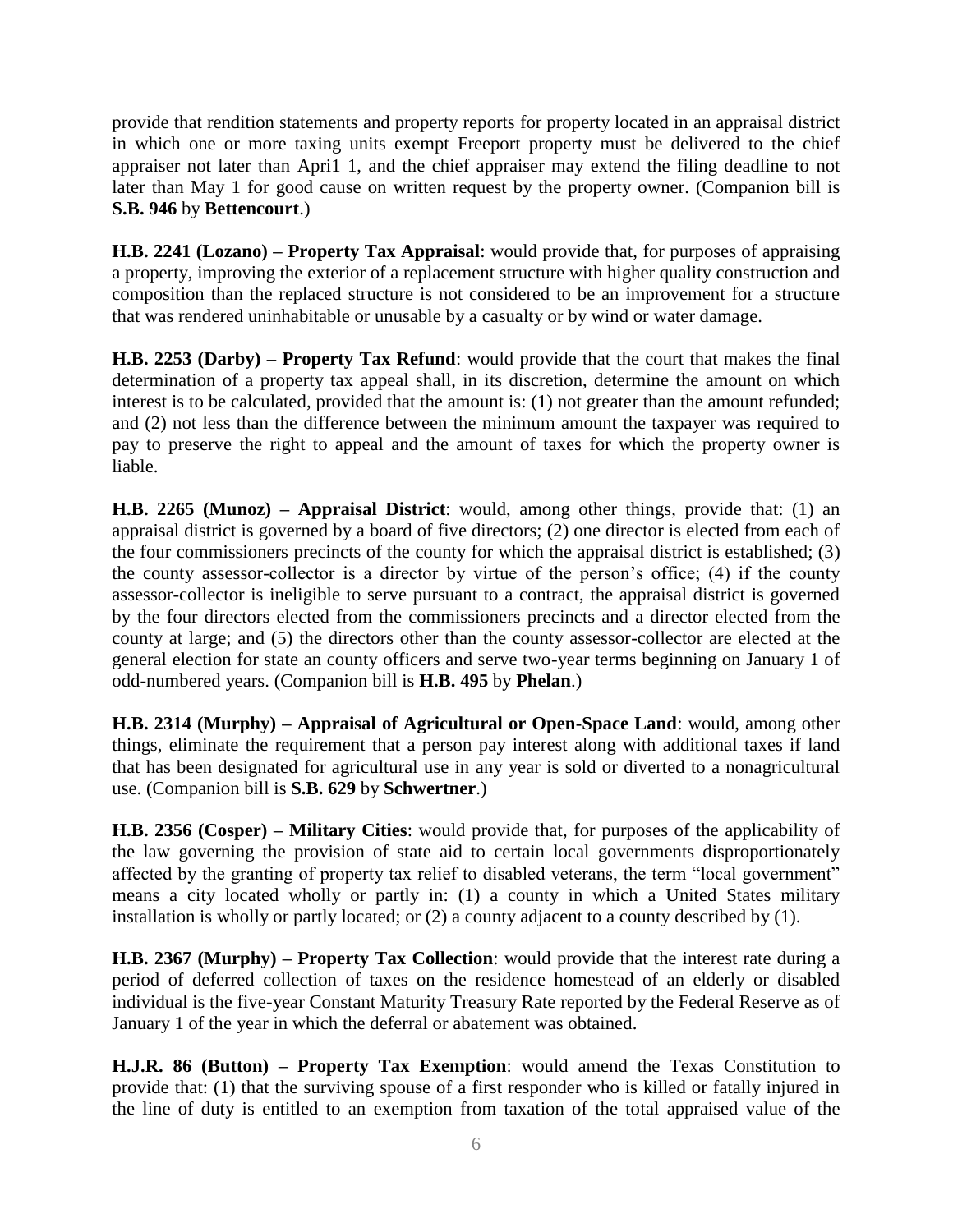surviving spouse's residence homestead so long as the surviving spouse has not remarried since the death of the first responder; and (2) that a surviving spouse who receives an exemption under (1) is entitled to receive an exemption from taxation of a property that the surviving spouse subsequently qualifies as the surviving spouse's residence homestead in an amount equal to the dollar amount of the exemption from taxation of the first property for which the surviving spouse received the exemption in the last year in which the exemption applied so long as the surviving spouse has not remarried since the death of the first responder. (Companion bill is **S.J.R. 1** by **Campbell**.)

**S.B. 972 (Zaffirini) – Property Tax Appraisal**: would provide that a property owner may request the chief appraiser of an appraisal district in which real property owned by the property owner is located to reappraise the property if a building located on the property is completely destroyed by a casualty, so long as the request is made in writing not later than the  $180<sup>th</sup>$  day after the date the casualty occurs.

**S.B. 987 (Buckingham) – Appraisal Review Board**: would: (1) authorize the appraisal review board, on motion of the chief appraiser or a property owner, to direct by written order changes in the appraisal roll or related records as provided by (2); and (2) authorize the appraisal review board to order the appraised value of the owner's property in the current tax year and either of the two preceding tax years to be changed to the sales price of the property in the current tax year if, for each tax year for which the change is to be made: (a) the property qualifies as that owner's residence homestead; (b) the sales price of the property is at least ten percent less than the appraised value of the property; and (c) the board makes a finding that the sales price reflects the market value of the property. (Companion bill is **H.B. 1660** by **Phelan**.)

**S.B. 1006 (Nichols) – Property Tax Appraisal**: would provide that land used principally as an ecological laboratory by a public or private college or university does not qualify for appraisal as qualified open-space land unless the land was appraised as qualified open-space land on the basis of that use for the 2017 tax year.

**S.B. 1030 (L. Taylor) – Property Tax Exemption**: would exempt from property taxation the real property owned by a person that is leased to an open-enrollment charter school if: (1) the real property is used exclusively by the school for education functions; (2) the real property is reasonably necessary for the operation of the school; (3) the property owner certifies by affidavit to the school that the rent for the lease of the real property will be reduced by a commensurate amount; (4) the property owner provides the school with a disclosure document stating the amount by which the taxes on the real property are reduced due to the exemption and the method to be implemented to ensure that the rent charged reflects the reduction; and (5) the rent charged for the lease of the real property reflects the reduction in the amount of property taxes due to the exemption through a monthly or annual credit against the rent. (See **S.J.R. 42**, below.) (Companion bill is **H.B. 382** by **Murphy**.)

**S.B. 1047 (Creighton) – Property Tax Installments**: would provide that: (1) a person may pay a taxing unit's taxes imposed on property that the person owns in four equal installments without penalty or interest if the first installment is paid before the delinquency date and is accompanied by notice to the taxing unit that the person will pay the remaining taxes in three equal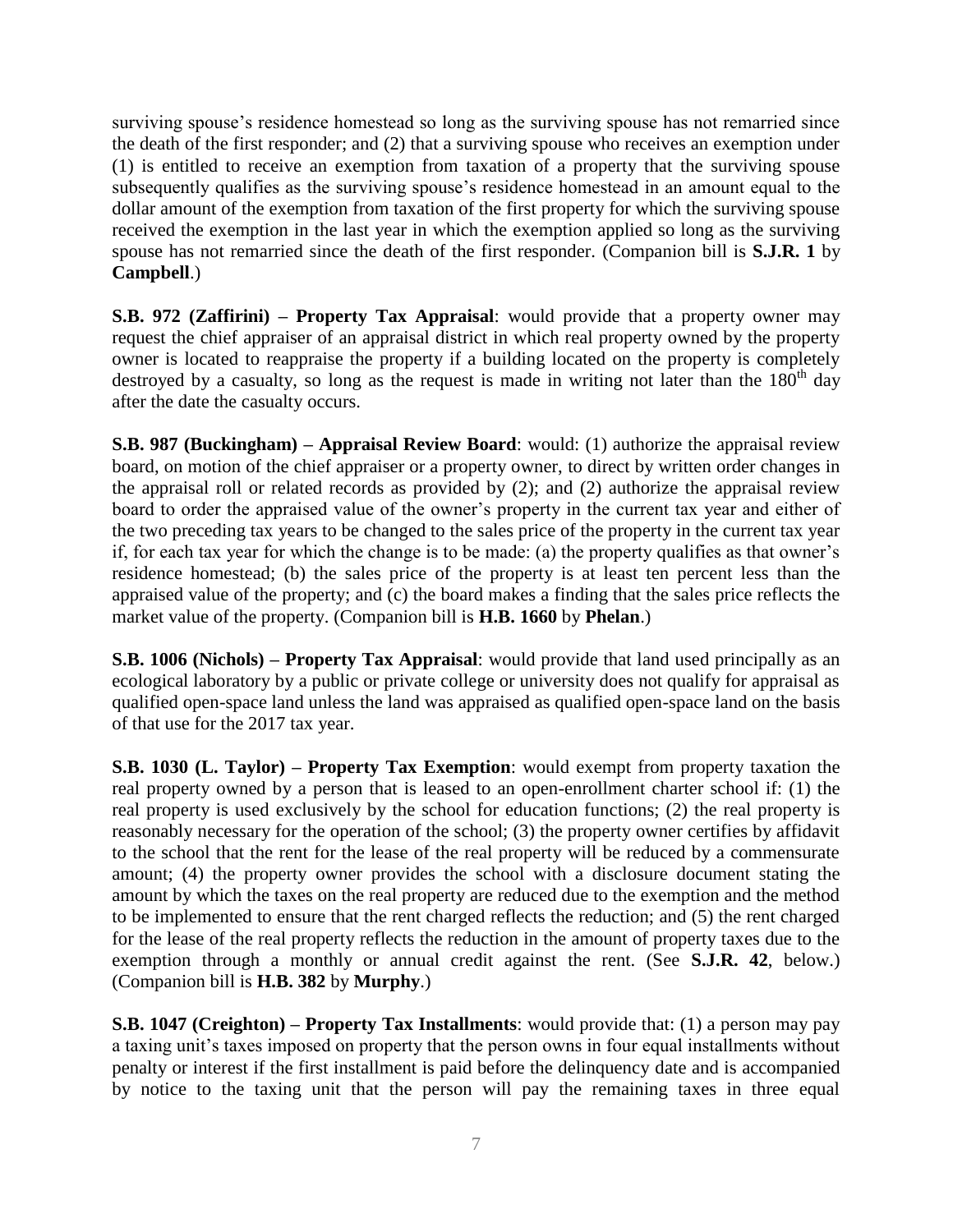installments; (2) if the delinquency date is February 1, the second installment must be paid before April 1, the third installment must be paid before June 1, and the fourth installment must be paid before August 1; (3) if the delinquency date is a date other than February 1, the second installment must be paid before the first day of the second month after the delinquency date, the third installment must be paid before the first day of the fourth month after the delinquency date, and the fourth installment must be paid before the first of the sixth month after the delinquency date; and (4) notwithstanding the deadline in (1) for the payment of the first installment, a person may pay the taxes in four equal installments as provided by (1) if the first installment is paid and the required notice is provided before the first day of the first month after the delinquency date. (Companion bill is **H.B. 1782** by **Faircloth**.)

**S.J.R. 42 (L. Taylor) – Property Tax Exemption**: would amend the Texas Constitution to authorize the legislature to exempt from property taxation any real property that is leased for use as an open-enrollment charter school for educational purposes. (See **S.B. 1030**, above.)

### **Sales Tax**

**H.B. 2171 (Guillen) – Sales Tax Overpayment**: would require the comptroller to: (1) notify a city, county, or other local taxing entity if the taxing entity's portion of the tax for which a refund is claimed or a credit is taken is equal to or greater than five percent of the amount of sales and use taxes received by the taxing entity during the preceding calendar year; and (2) provide the notice not later than the  $20<sup>th</sup>$  day after the date the refund is claimed or the credit is taken.

**H.B. 2381 (Frullo) – Sales Tax Exemption**: would exempt from sales taxes a service performed by a certified public accountancy firm if less than one percent of the firm's revenue in the calendar year is from services in Texas that would otherwise constitute insurance service. (Companion bill is **S.B. 1083** by **Perry**.)

**H.B. 2475 (S. Davis) – Sales Tax Exemption**: would exempt certain amusement services from the sales tax.

**S.B. 1083 (Perry) – Sales Tax Exemption**: this bill is the same as **H.B. 2381**, above.

## **Purchasing**

**H.B. 2170 (Kacal) – Construction Liability**: would provide that: (1) a person, other than an architect or engineer acting in the scope of the person's profession, who provides plans, specifications, or related documents to another person for a contract for the construction or repair of an improvement to real property, impliedly guarantees and warranties the adequacy, accuracy, sufficiency, and suitability of the plans, specifications, or related documents provided to the other person; and (2) a person may not waive the requirement in (1) by contract or other means.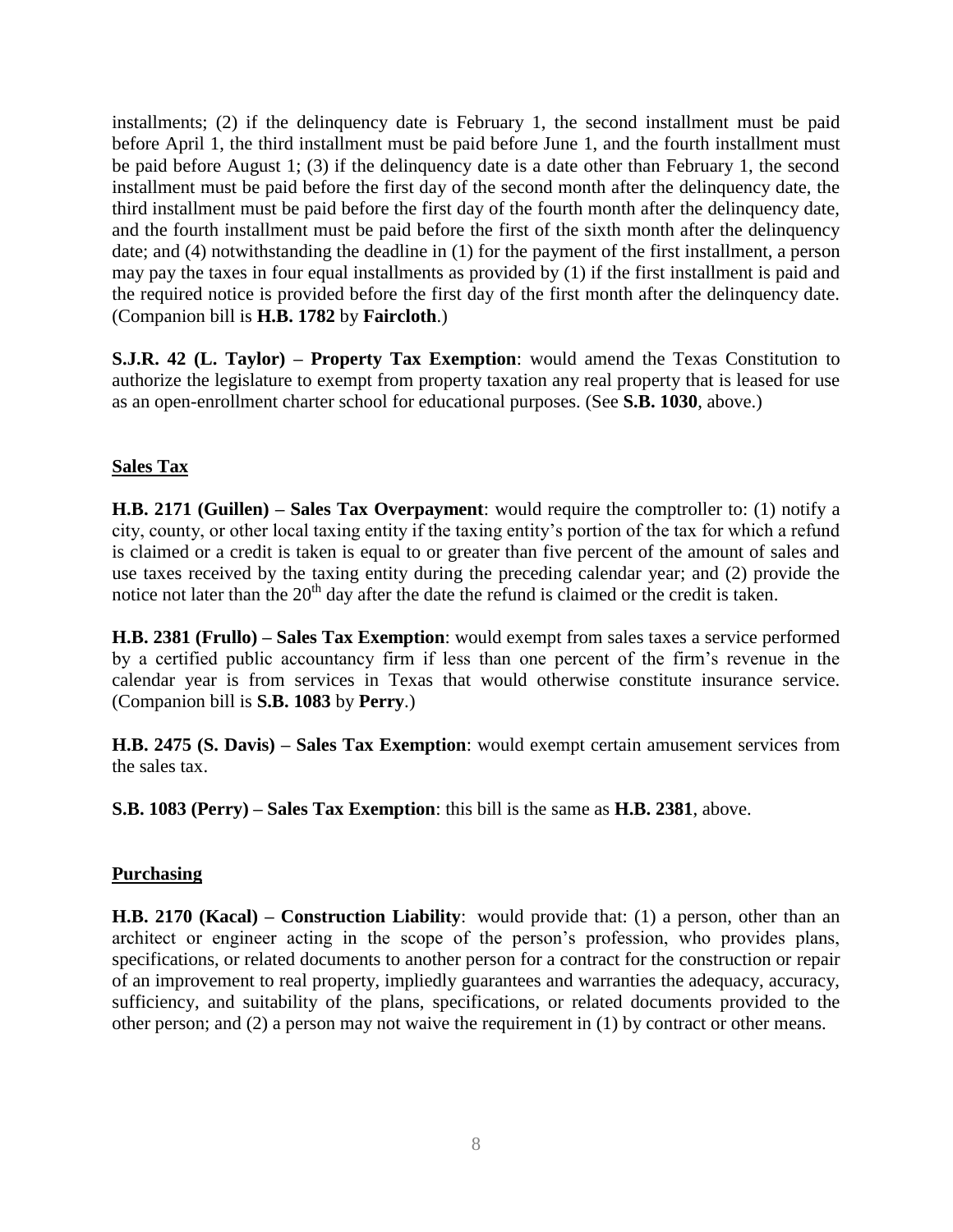**H.B. 2234 (Shaheen) – Purchasing**: would allow the comptroller to authorize governmental entities to purchase goods or services through the comptroller's office, and allow the comptroller to charge a reasonable administrative fee for such a program.

**H.B. 2343 (Workman) – Construction Defects**: this bill is somewhat unclear as to its application. It would presumably apply to a construction project owned by a city, and it would mandate that – prior to bringing a lawsuit on a construction defect – an owner must obtain an inspection and report from an engineer and offer the contractor a chance to correct the defect.

**S.B. 29 (Creighton) – Israel**: would provide that neither a state nor a political subdivision may enter into a contract with a company for goods or services unless the contract contains a written verification from the company that it: (1) does not boycott Israel; and (2) will not boycott Israel during the term of the contract. (Companion bills are **H.B. 89** by **P. King** and **S.B. 134** by **Creighton**.)

## **Elections**

**H.B. 1452 (Blanco) – Election Cyber Attack Study**: would provide that the secretary of state shall conduct a study regarding cyber attacks on election infrastructure, including: (1) an investigation of vulnerabilities and risks for a cyber attack against voting system machines, the list of registered voters, and election administrators' websites; (2) information on any attempted cyber attack on voting system machines, the list of registered voters, and election administrator's websites; and (3) recommendations for protecting voting system machines, the list of registered voters, and election administrators' websites from a cyber attack.

**H.B. 2139 (Schofield) – Election Fraud**: would provide, among other things, that a person commits an offense, if, with the intent to establish, maintain, or participate in a vote harvesting organization, the person commits or conspires to commit certain Texas Election Code offenses.

**H.B. 2157 (Miller) – Candidate Applications**: would provide that: (1) a candidate's application for a place on the ballot must be sworn to before a person authorized to administer oaths in Texas; and (2) each part of a petition must include an affidavit of the person who circulated it which must be executed before a person authorized to administer oaths in Texas.

**H.B. 2178 (Shaheen) – Poll Watchers**: would provide that a poll watcher: (1) is entitled to be present at the voting station when a voter is being assisted by an election officer or by a person of the voter's choice; and (2) may not be present at the voting station when a voter is preparing the voter's ballot.

**H.B. 2201 (Vo) – Voting**: would provide that a person commits an offense if, with respect to another person over whom the person has authority in the scope of employment, the person knowingly: (1) refuses to permit the other person to be absent from work on election day or while early voting is in progress for the purpose of attending the polls to vote; or (2) subjects or threatens to subject the other person to a penalty for attending the polls on election day or while early voting is in progress to vote.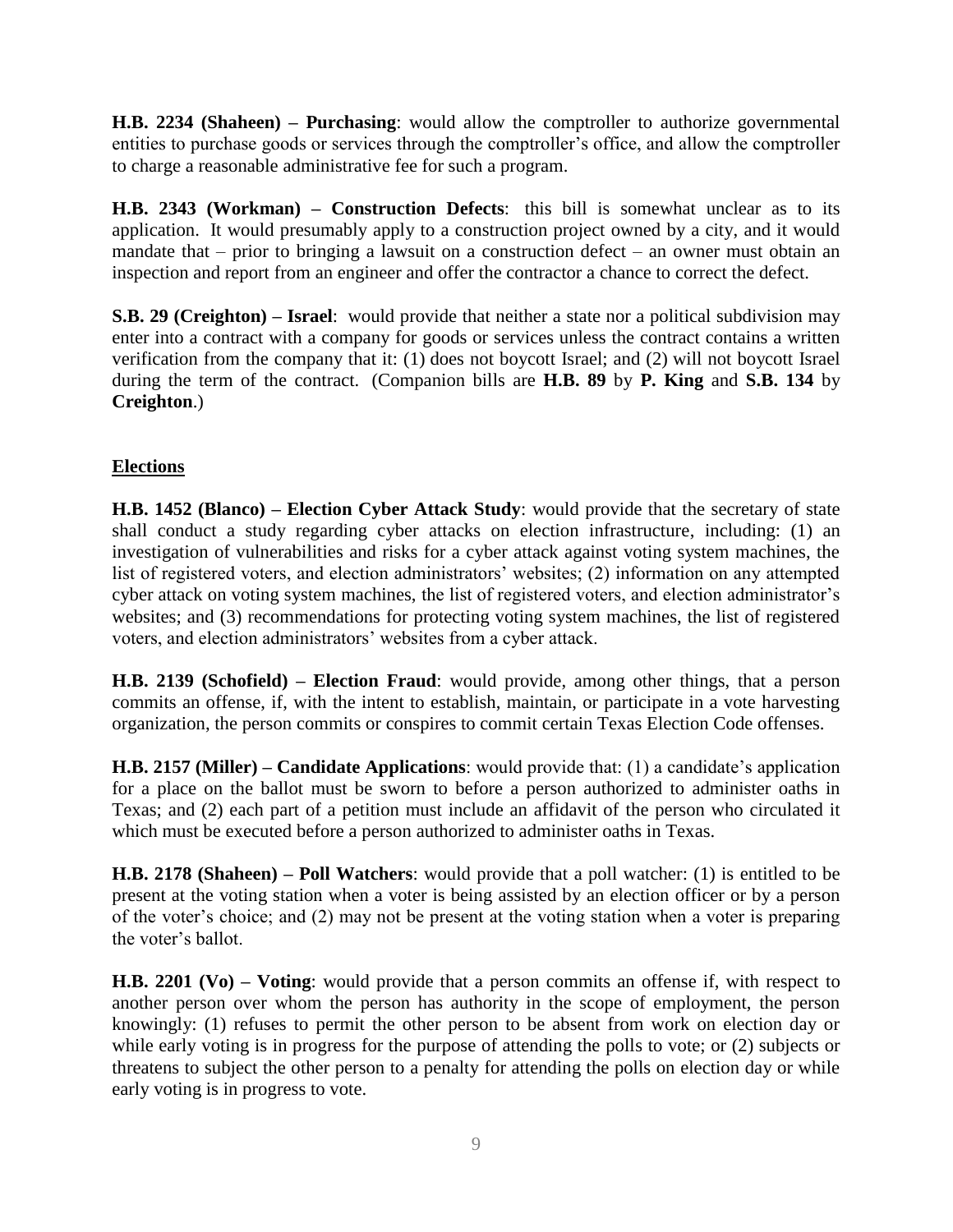**H.B. 2202 (Vo) – Voter Identification**: would provide that the following are acceptable forms of photo identification for voting: (1) a student identification card issued by a public institution of higher education located in this state that contains the person's photograph; and (2) an identification card issued by a state agency of this state that contains the person's photograph. (Companion bill is **S.B. 284** by **Watson**.)

**H.B. 2219 (Lozano) – Economic Development**: would provide that a water desalination project is eligible for a limitation on appraised value for school tax purposes under Chapter 313 of the Tax Code.

**H.B. 2270 (Paul) – Election Officers**: would: (1) require a member of the early voting ballot board to repeat aloud a specific oath before performing any duties as a member; (2) provide that each member of the early voting ballot board shall be issued a form of identification, prescribed by the secretary of state, to be displayed by the member during the member's hours of service on the board; (3) require a central counting station officer to repeat a specific oath aloud before performing any duties as a member; (4) provide that each election officer shall be issued a form of identification, prescribed by the secretary of state, to be displayed by the officer during the officer's hours of service at the central counting station; (5) provide that to be eligible for appointment as an assistant to the tabulation supervisor, a person must be a registered voter of the political subdivision served by the authority establishing the counting station or an employee of the political subdivision that adopts or owns the voting system; and (6) require the plan for counting station operation to be available to the public on request not later than 5 p.m. on the fifth day before the date of the election.

**H.B. 2311 (Miller) – Application for Ballot by Mail**: would provide that: (1) an application for a ballot to be voted by mail may indicate a change of residence address; and (2) if a voter includes a change of residence address in the voter's application, the early voting clerk shall notify the appropriate voter registrars of the change.

**H.B. 2323 (Israel) – Special Election to Fill Vacancy**: would: (1) clarify that, for a special election to be held on the date of the general election for state and county officers, the filing deadline is 5 p.m. of the  $75<sup>th</sup>$  day before election day; and (2) require that a declaration of writein candidacy for a special election must be filed not later than: (a) 5 p.m. of the  $62<sup>nd</sup>$  day before election day, if election day is on or after the  $70<sup>th</sup>$  day after the date the election is ordered; or (b) 5 p.m. of the 40<sup>th</sup> day before election day, if election day is on or after the 46<sup>th</sup> day and before the 70th day after the date the election is ordered.

**H.B. 2325 (Israel) – Candidate Applications**: would require that an official form for an application that a candidate is required to file include, among other things: (1) a space for the candidate's public mailing address; and (2) a space for the candidate's email address at which the candidate receives correspondence relating to the candidate's campaign.

**H.B. 2327 (Israel) – Candidate Application**: would require a candidate's application for a place on the ballot to include a public mailing address at which the candidate receives correspondence relating to the candidate's campaign, if available.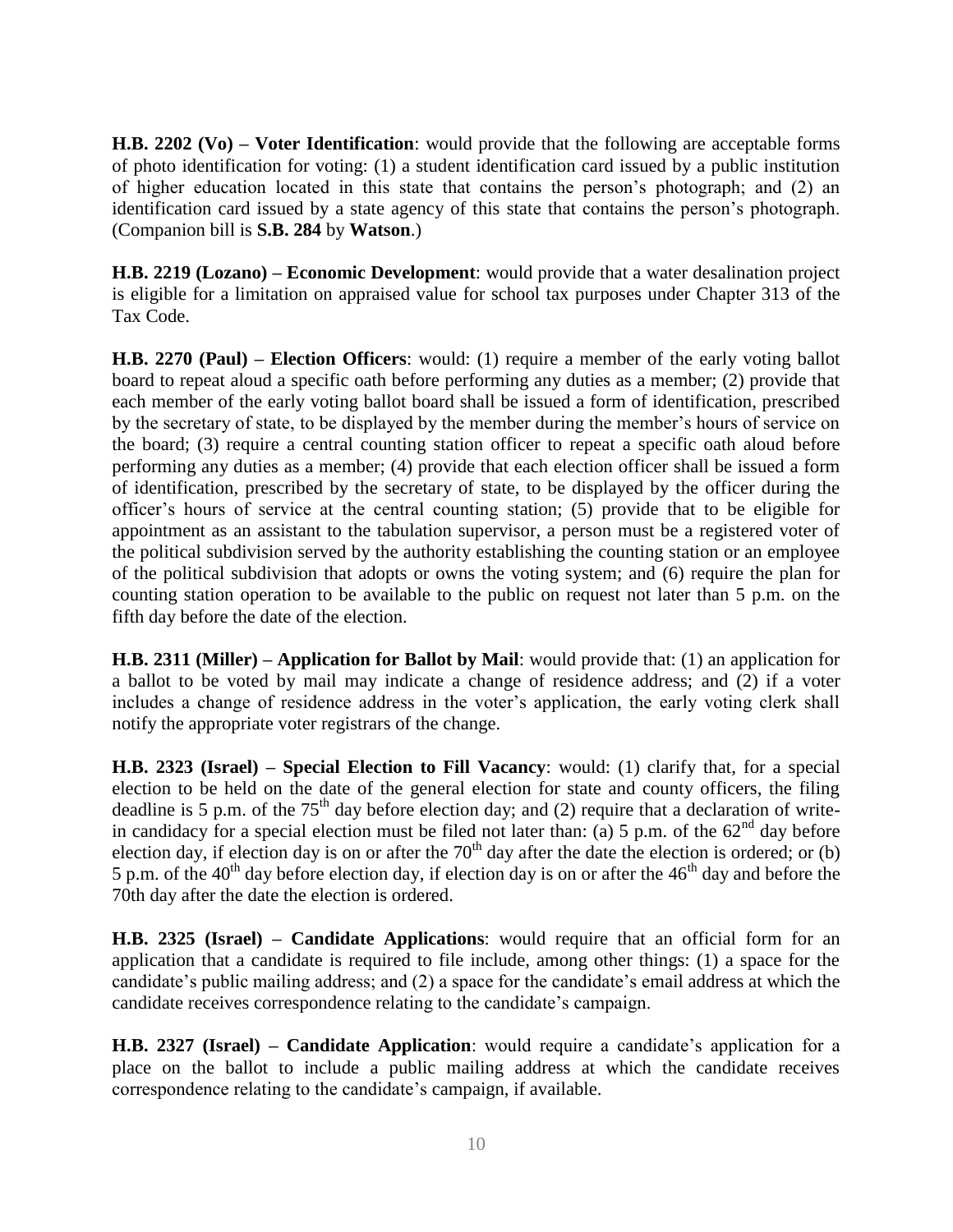**H.B. 2391 (Swanson) – Runoff Ballot**: would, among other things, provide that the order of the candidates' names on the ballot of any resulting runoff election or election held to resolve a tie vote shall be in the relative order of names on the original election ballot.

**H.B. 2411 (Israel) – Online Election Database**: would: (1) require the secretary of state to post on the secretary of state's Internet website a database containing information about each holder of and candidate for any elected office; (2) require the database to include the following information about a holder of elected office: (a) name; (b) office title, including any district, place, or position; (c) if the office is elected at large or by district; (d) the date of the previous and next election for the office; (e) a public mailing address; (f) a public telephone number, if available; and (g) a public email address, if available; (3) require the database to include the following information about a candidate for an elected office: (a) name; (b) office sought, including any district, place, or position; (c) if the office is elected at large or by district; (d) date of the election; (e) public mailing address; (f) public telephone number, if available; (g) public email address, if available; (h) name of the incumbent; and (i) if the candidate has filed as a writein candidate; (4) require the authority with whom a declaration of candidacy is filed to provide information about a candidate or officeholder to the secretary of state; (4) provide that a candidate's name may not be printed on the ballot until the candidate's name appears on the secretary of state's Internet database; and (5) require the authority with whom the application is filed to provide the secretary of state with the candidate's information required for the secretary of state's Internet database.

**H.B. 2436 (Alonzo) – Voting Rights:** would provide that a law of this state or a regulation, rule, order, ordinance, practice, or procedure of a political subdivision of this state may not be enacted, adopted, or applied in a manner that results in the denial or abridgement of the right of an individual to vote on account of race, color, ethnicity, or membership in a language minority group. For purposes of the bill, an individual's ethnicity includes the individual's membership in a group that shares a common primary language.

**H.B. 2452 (Reynolds) – Voter Identification**: would, among other things, provide that a voter must present only a voter registration certificate in order to vote, rather than any form of photo identification. (Companion bill is **H.B. 1005** by **Israel**.)

**H.B. 2481 (P. King) – Voter Identification**: would, among other things: (1) require the secretary of state to establish a program using mobile units to provide election identification certificates to voters; (2) provide that a mobile unit under (1) may be used at special events or at the request of a constituent group; (3) provide that, upon offering to vote, a voter must present to an election officer at the polling place: (a) one form of acceptable photo identification; or (b) one form of acceptable proof of identification accompanied by a declaration stating the voter has a reasonable impediment to meeting the requirement for providing photo identification; (4) provide that an election officer may not question the reasonableness of an impediment sworn to by a voter in a declaration; (5) provide that if the requirement for identification prescribed by (3)(b) is not met, an election officer must notify the voter that the voter may be accepted for voting if the voter meets the requirement for identification prescribed by (3)(b) and issues the declaration declaring that the voter has one of the following reasonable impediments to meeting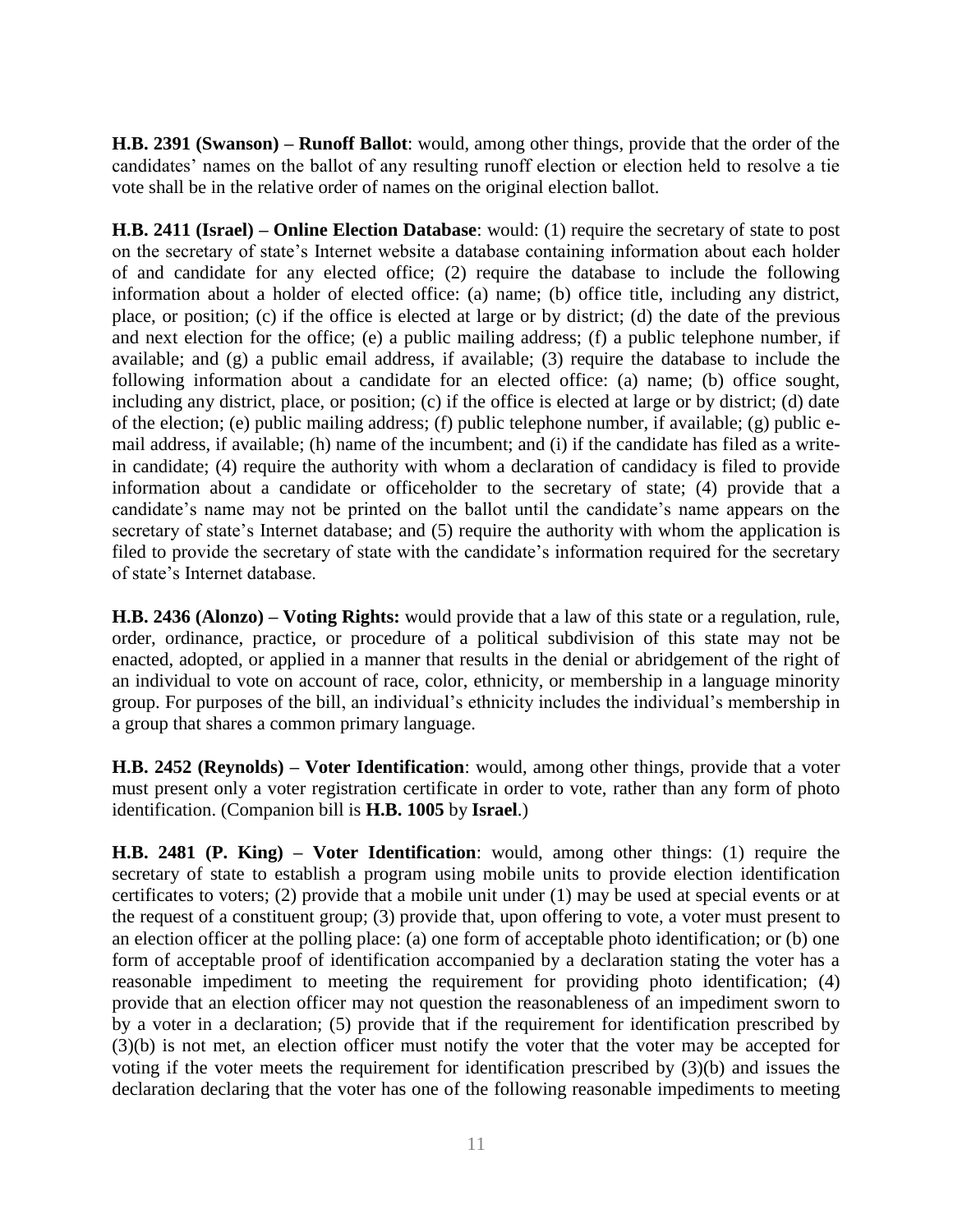the requirement for photo identification: (a) lack of transportation; (b) lack of birth certificate or other documents needed to obtain an acceptable form of photo identification; (c) work schedule; (d) lost or stolen identification; (e) disability or illness; (f) family responsibilities; or (g) an acceptable form of identification for voting has been applied for but not received; (6) provide that a person is subject to prosecution for perjury for a false statement or false information on the declaration; (7) provide that a person commits a third degree felony if the person knowingly makes a false statement on a declaration under  $(3)(b)$ ;  $(8)$  provide that the following documentation is acceptable as proof of identification for voting: (a) a government document showing the name and address of the voter, including the voter's voter registration certificate; (b) one of the following documents that shows the name and address of a voter: (i) a copy of a current utility bill; (ii) a bank statement; (iii) a government check; or (iv) a paycheck; or (c) a certified copy of a domestic birth certificate or other document confirming birth that is admissible in a court of law and establishes the person's identity; and (9) provide that a person 70 years of age or older may use a form of identification listed in (8) that has expired for the purposes of voting if the identification is otherwise valid. (Companion bill is **S.B. 5** by **Huffman**.)

**H.B. 2485 (Elkins) – Uniform Election Dates**: would eliminate the first Saturday in May in an even-numbered year as a uniform election date.

**S.B. 5 (Huffman) – Voter Identification:** this bill is the same as **H.B. 2481**, above.

#### **Open Government**

**H.B. 2222 (Hunter) – Address Confidentiality**: would provide, among other things, that victims of sexual abuse and trafficking of persons are added to the address confidentiality program administered by the Office of the Attorney General. (Companion bill is **S.B. 256** by **V. Taylor**.)

**H.B. 2328 (Lucio III) – Public Information**: would provide procedures for an expedited response to a Public Information Act request.

**H.B. 2387 (Herrero) – Crime Victim Compensation Fund**: would, with certain exceptions, prohibit the release or disclosure of an application for compensation to a crime victim. (Companion bill is **S.B. 843** by **Perry**.)

#### **Other Finance and Administration**

**H.B 1157 (Davis of Harris) – Pawnbrokers:** would provide that: (1) a pawnbroker may not modify, sell, or otherwise dispose of an item of goods acquired by the pawnbroker for a period of at least 20 days after the date the item of goods is acquired, unless the city enacts an ordinance that specifies the hold period; and (2) a pawn broker and a city law enforcement may agree to establish a reduced hold period of seven days or less if: (a) the ticket information for acquired goods is exchanged electronically; (b) the agreement for reduced hold period does not conflict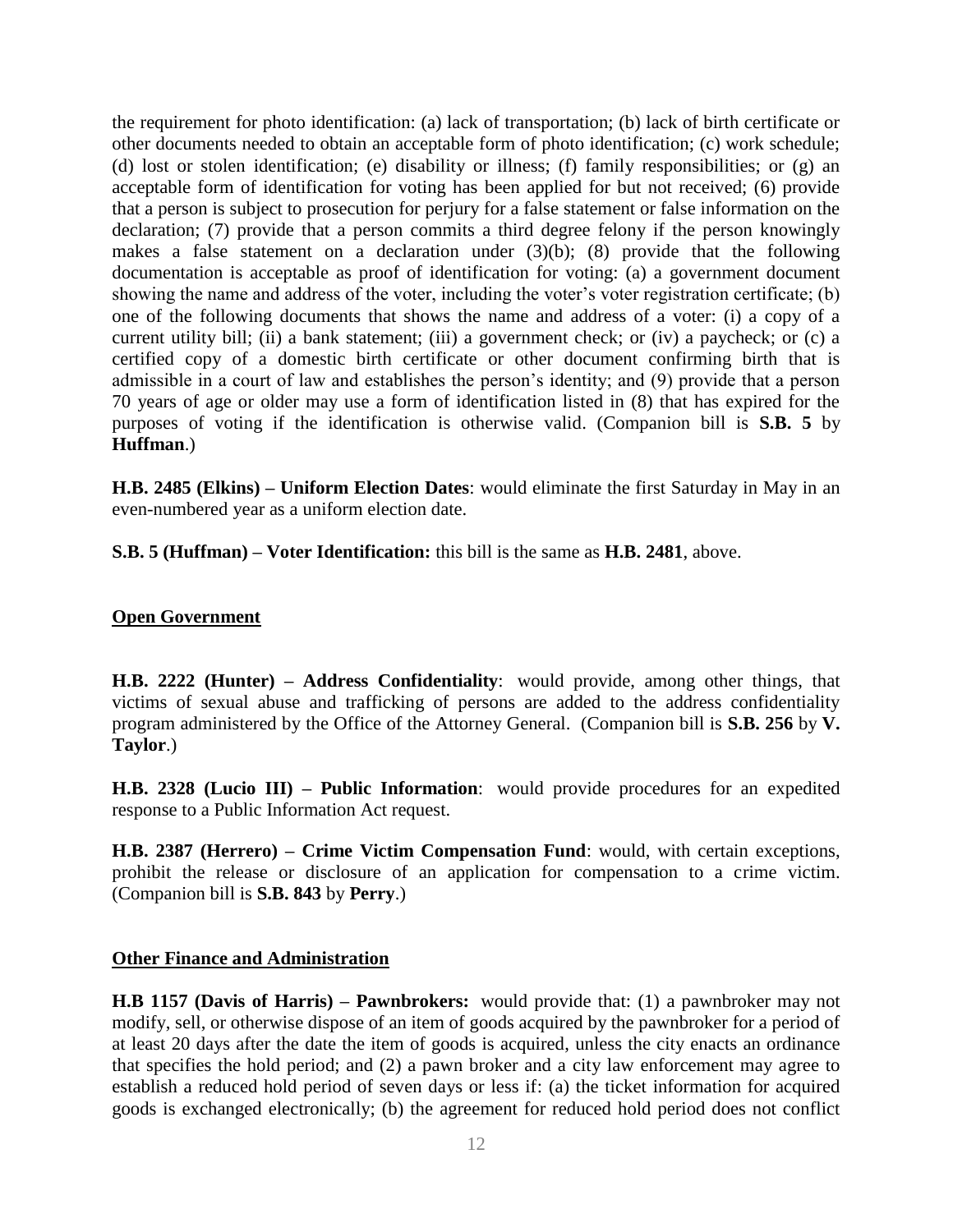with an ordinance of the city; and (c) the agreement is submitted in writing to the commissioner by the chief city law enforcement.

**H.B. 2260 (Dutton) – Tort Claims**: would require the Texas Supreme Court to adopt rules under which a Texas Tort Claims Act claimant may obtain reasonable discovery to investigate whether circumstances exist that would confer jurisdiction on the court if the defendant asserts a plea to the jurisdiction.

**H.B. 2274 (Guillen) – Animal Regulation**: would make various changes to the law regarding dangerous wild animals, including: (1) repealing the current law governing dangerous wild animals; (2) changing the definition of "dangerous wild animal" to include fewer animals; (3) prohibiting a person from owning, possessing, harboring, or having custody of a dangerous wild animal; (4) excepting certain persons from the prohibition in (3), including cities and animal shelters housing an animal upon seizure or on request of an animal control authority or law enforcement agency; (5) requiring certain owners of dangerous wild animals to register the animal with the Department of State Health Services; (6) providing the circumstances under which a dangerous wild animal may be seized and disposed of, which involves an animal control authority or peace officer; and (7) incorporating the new definition of "dangerous wild animal" into the disorderly conduct and cruelty to nonlivestock offenses.

**H.B. 2281 (Darby) – Utility Gross Receipts Tax**: would, for purposes of the miscellaneous gross receipts tax on utility companies, provide that the tax is imposed on each utility company making sales to ultimate consumers in an incorporated city having a population of more than 1,000, without regard to whether the utility company is actually located in the city.

**H.B. 2288 (Gutierrez) – Fireworks**: would repeal the prohibition against a home rule city banning, as a nuisance, the sale of fireworks or similar materials within 5,000 feet outside the city limits.

**H.B. 2333 (Elkins) – Credit Card Information**: would: (1) require that a business, including a city: (a) keep confidential retained credit card information; (b) secure the information from a breach of system security; (c) if there is a breach where credit card information is compromised, give notice to the attorney general and the financial institution which issued the card; and (2) create a civil penalty of \$50 for a business to pay for each credit card or debit card whose information is compromised due to an unsecured computer system.

**H.B. 2335 (Miller) – Day Care Centers**: would provide that the executive commissioner of the Department of Family and Protective Services by rule shall require an owner, operator, or employee of a day-care center to receive training in trauma-based care.

**H.B. 2338 (Bell) – Federal Action**: would: (1) establish a joint legislative committee to review any federal action to determine whether such action is unconstitutional; (2) provide that any federal action found by the joint legislative committee to be unconstitutional be sent to the legislature for a determination and then on to the governor for approval or disapproval; (3) provide that any federal action declared to be unconstitutional has no legal effect in Texas; (4) prohibit the state or a political subdivision of the state from spending money to implement a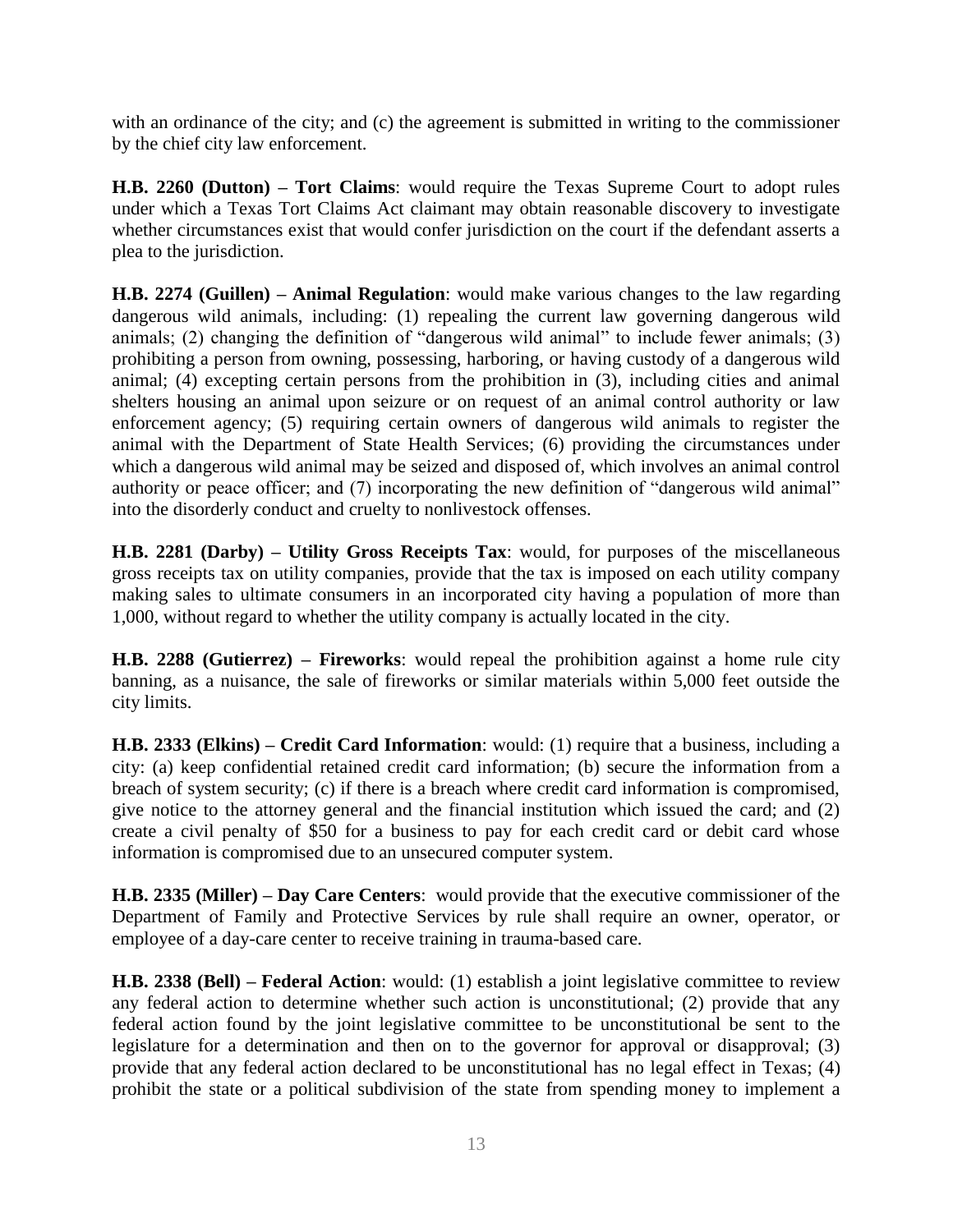federal action declared unconstitutional; (5) authorize the attorney general (and others) to prosecute a person who attempts to implement or enforce an unconstitutional federal action for official oppression, as well as other provisions of law; and (6) entitle a person to seek a declaratory judgment that a federal action is unconstitutional and give all courts original jurisdiction over such a proceeding.

**H.B. 2353 (T. King) – Pension Review Board**: would increase the membership of the Pension Review Board from seven to nine members to include one person from the Texas State Association of Fire Fighters and one person from either the Texas Municipal Police Association or the Combined Law Enforcement Association of Texas.

**H.B. 2362 (Lozano) – Oil and Gas Grants**: would: (1) create the oil and gas downturn assistance fund as an account in the state's general revenue fund to provide grants for the purpose of economic development and diversification in eligible cities, counties, and school districts; (2) provide that, if the state's revenue exceeds that stated in the comptroller's biennial revenue estimate for that fiscal biennium, the comptroller shall transfer any excess general revenue to the credit of the fund; and (3) provide that the governor shall administer the fund.

**H.B. 2390 (E. Rodriguez) – Animal Shelters**: would provide for the medical treatment and care of animals by certain persons in animal shelter settings and releasing agencies (collectively, referred to here as shelters) and:

- 1. require that, before an animal adoption becomes final, a shelter provide the proposed new owner with a written history showing if the animal has been screened or tested for diseases and conditions common to the species along with any test dates and results;
- 2. allow a veterinarian acting on behalf of a shelter that has taken possession of an animal to: (a) perform sterilization of a dog or cat that shows no evidence of ownership, is surrendered by the owner, or that remains unclaimed for the designated hold period; (b) prescribe or administer a vaccine or medication; and (c) provide any other treatment the veterinarian reasonably believes will promote the health and well-being of the animal or alleviate the pain, suffering, or discomfort of the animal;
- 3. allow an unlicensed employee, volunteer, or agent acting on behalf of a shelter that takes possession of an animal to provide nonsurgical care or treatment to the animal: (a) under the authorization and general supervision of a veterinarian; or (b) pursuant to a protocol approved by a veterinarian;
- 4. authorize an employee, volunteer, or agent acting on behalf of a shelter that has taken possession of an animal to provide emergency veterinary care or treatment to an animal;
- 5. provide that a veterinarian who provides treatment on behalf of a shelter may deliver or cause to be delivered a medication to an unlicensed employee, volunteer, or agent who may then administer the medication in accordance with the veterinarian's instructions, and that the veterinarian must comply with the State Board of Veterinary Medical Examiners recordkeeping system for controlled substances;
- 6. provide that the Veterinary Licensing Act be construed in favor of veterinarians and others who are acting in good faith to save animals' lives;
- 7. establish no-kill benchmarks for those shelters that declare an intent to satisfy the benchmarks in writing;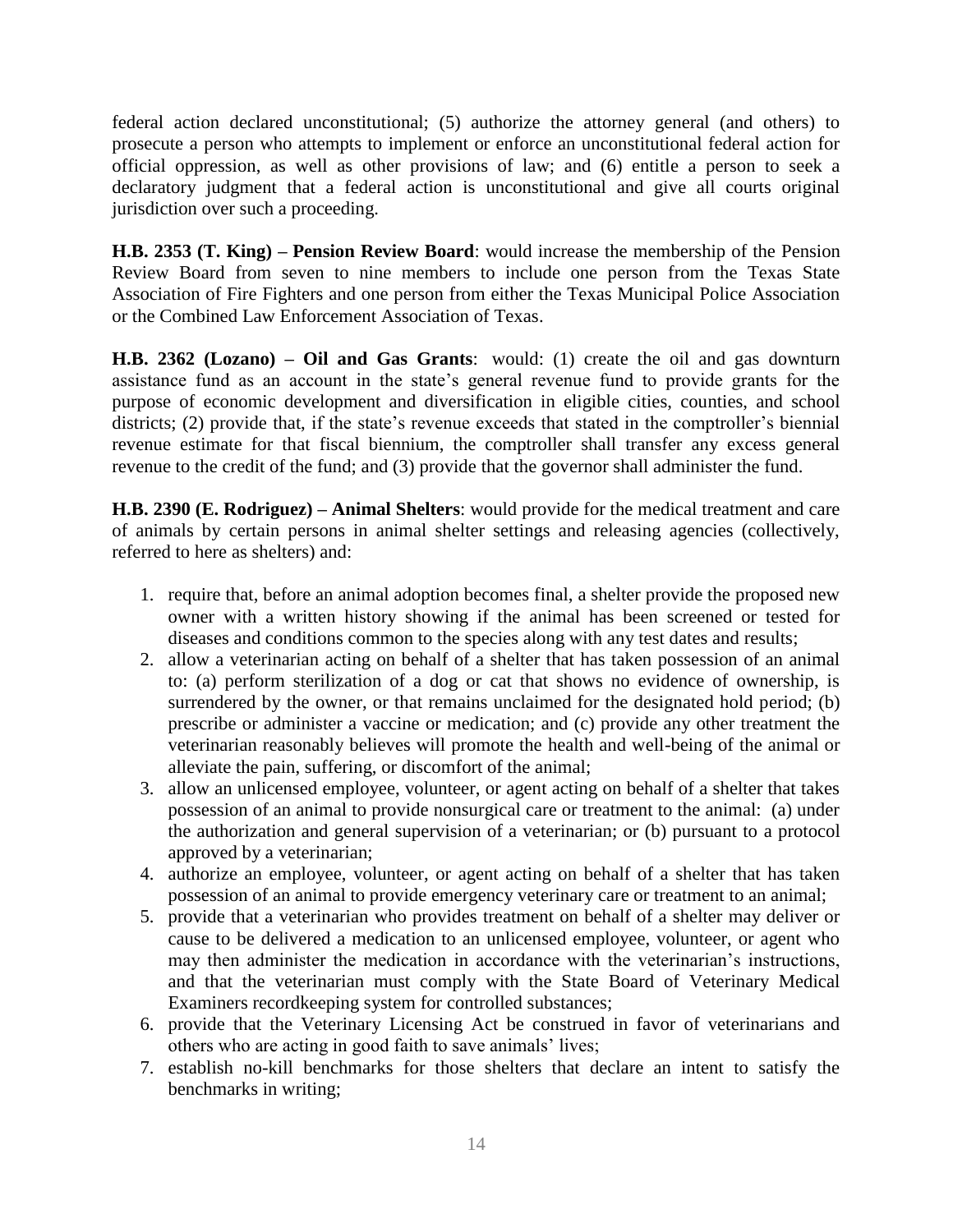- 8. except a veterinarian treating an animal on behalf of a shelter from the veterinarianclient-patient relationship requirement;
- 9. provide that controlled substance records may be maintained in a daily log or in billing records and that employees, volunteers, or agents acting under the general supervision or protocol of a veterinarian may contribute to the records; and
- 10. provide the disciplinary standard for those treating or caring for animals in an animal shelter setting.

(Companion bill is **S.B. 1084** by **Watson**.)

**H.B. 2423 (Schofield) – Home Rule City Bankruptcy**: would provide that a home rule city that adopts proceedings to avail itself of federal bankruptcy laws or otherwise seeks bankruptcy protection forfeits its home rule charter.

**H.B. 2434 (Flynn) – Local Retirement Systems**: would provide that certain local retirement systems, not including the Texas Municipal Retirement System, that do not have a sufficient funding level shall follow certain requirements, including the adoption of a written plan that identifies specific measures to restore funding to an adequate level to achieve and maintain an amortization period that does not exceed 30 years.

**H.B. 2470 (S. Davis) – Ethics Commission**: would permit the Texas Ethics Commission to provide seminars addressing any laws administered and enforced by the commission and charge an attendance fee for those seminars.

**H.B. 2471 (S. Davis) – Political Expenditures**: would: (1) prohibit an officer or employee of a political subdivision from: (a) spending or authorizing the spending of public funds to make a political contribution or political expenditure; or (b) directly or indirectly employing a person to use public funds to make an unlawful political contribution or political expenditure; and (2) provide that a person who violates the prohibitions in (1) commits a Class A misdemeanor.

**H.B. 2473 (S. Davis) – Conflicts Disclosure**: would amend the law relating to the disclosure by vendors of gifts to certain local government officers and of certain relationships with local government officers (Local Government Code Chapter 176) to:

- 1. define "entertainment" to include transportation to, lodging for, and attendance at a function, event or performance that: (a) a local government officer accepts as a guest of a vendor; (b) is not required to be reported under other law; and (c) is not prohibited by law;
- 2. define "gift" to mean a benefit, including entertainment, offered by a vendor and accepted by a local government officer, and excluding: (a) a benefit offered based on kinship or a personal, professional, or business relationship independent of the official status of the local government officer; or (b) food or beverages accepted as a guest of a vendor;
- 3. define "local government officer" to mean: (a) a member of the governing body of a local governmental entity; or (b) a director, superintendent, administrator, president, or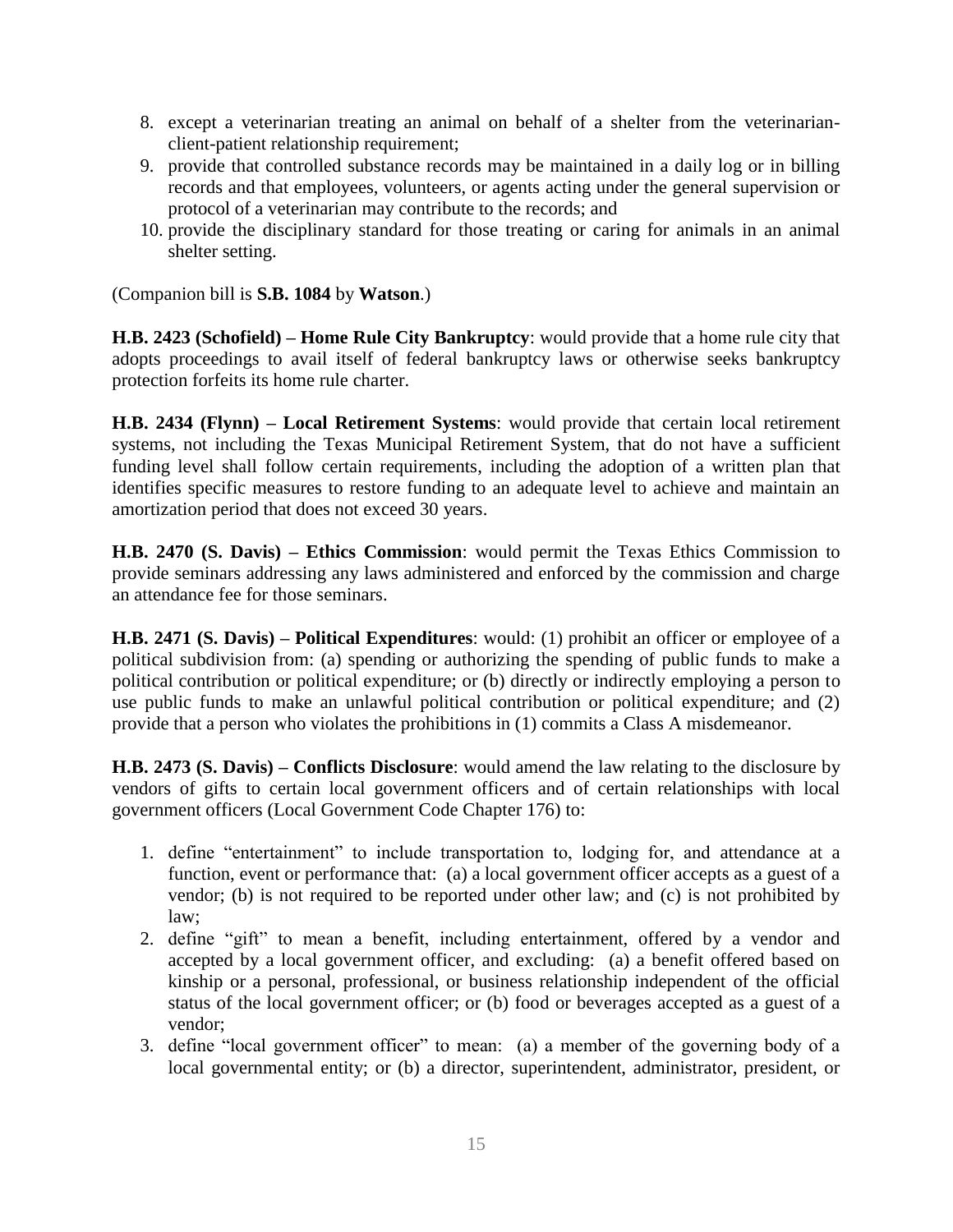other executive officer of a local governmental entity who exercises discretion in the planning, recommending, selecting, or contracting of a vendor;

- 4. define "vendor" to mean a person or agent of the person who enters or seeks to enter into a contract with a local governmental entity for the provision of goods or services;
- 5. require a vendor, not later than the 15th day of the first month of each calendar quarter, to submit a completed disclosure form if the vendor has a contract or is seeking a contract with a local governmental entity and has given one or more gifts during the preceding calendar quarter with an aggregate value of more than \$100 to a local government officer of the entity;
- 6. except from (5) a gift given by a vendor directly as part of the vendor's sponsorship of or contribution to an event that benefits certain nonprofit organizations;
- 7. require a local governmental entity to mail a written notice to a vendor if the vendor has not submitted a disclosure form as soon as practicable after the local governmental entity discovers the omission, in which event, the vendor has until the 30th day after the notice is mailed to submit the form, and provide that a knowing failure to submit the form before the 31st day is a Class C misdemeanor;
- 8. require a local governmental entity to: (a) create and update a complete list of all local government officers; (b) provide the list to each vendor that enters or seeks to enter into a contract with the entity; and (c) post and maintain the list on the entity's website (if there is one);
- 9. prohibit a local government officer from soliciting from a vendor a gift on behalf of the officer, the officer's family member, or another person, including a local governmental entity or nonprofit charitable organization, and except from this prohibition contributions authorized by the Election Code;
- 10. authorize the Texas Ethics Commission to prepare written advisory opinions regarding the application of Chapter 176, Local Government Code;
- 11. provide that a local government officer must file a conflicts disclosure statement with respect to a vendor if the vendor enters into a contract with the local governmental entity and: (a) the vendor and officer (or officer's family member) have certain employment or business relationships; or (b) the vendor has a family relationship with the local government officer; and
- 12. require the local governmental entity to post each disclosure statement and questionnaire (Form CIS and Form CIQ) not later than the 30th day after the date it is filed.

**H.B. 2494 (Faircloth) – Unclaimed Property**: would modify the dates on which a city for holding unclaimed property must report that property to the comptroller.

**H.J.R. 85 (Flynn) – Local Retirement Systems**: would amend the Texas Constitution to provide that the state is not liable and may not appropriate money to pay for any debts or other obligations of a local retirement system. (Companion is **S.J.R. 43** by **Huffman**.)

**S.B. 1020 (V. Taylor) – Texas Cybercrime Act**: would, among other things, create: (1) a third degree felony for a person who intentionally interrupts or suspends access to a computer system or computer network without the effective consent of the owner; and (2) a Class A misdemeanor for a person who: (a) alters data as it transmits between two computers in a computer network or computer system without the effective consent of the owner; or (b) introduces malware,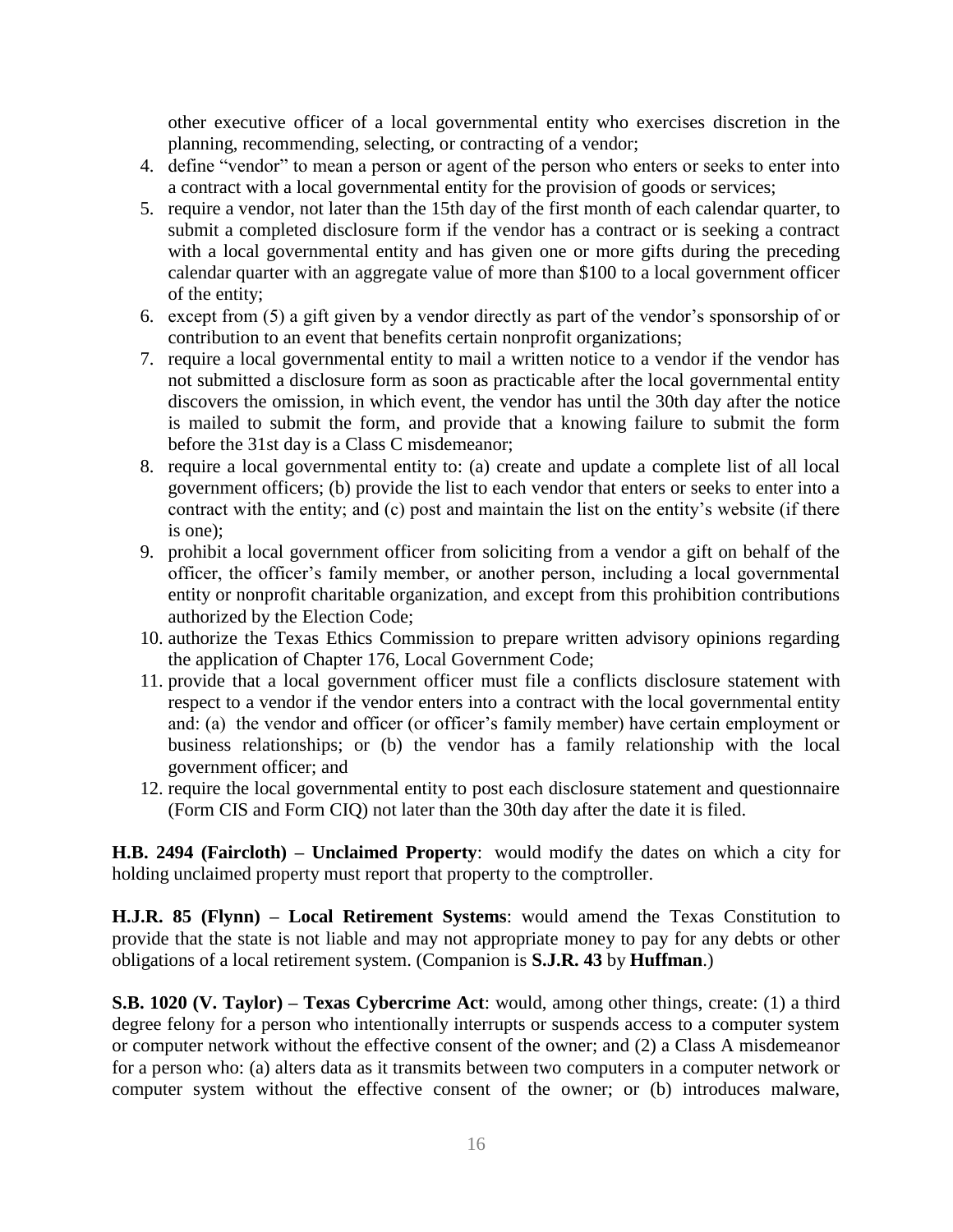including ransomware, onto a computer, computer network, or computer system without the effective consent of the owner. (Companion is **H.B. 9** by **Capriglione**.)

**S.B. 1057 (West) – Abandoned Animals**: would require a landlord, owner, or mortgagee in control of a vacant property to inspect the property for abandoned animals and, if an abandoned animal is encountered, to immediately report it to an animal control officer or a law enforcement officer.

**S.B. 1084 (Watson) – Animal Shelters**: this bill is the same as **H.B. 2390**, above.

**S.B. 1086 (Seliger) – Hotel Occupancy Taxes**: would: (1) prohibit a state agency from posting on a public Internet website information that identifies the taxable receipts of an individual business that is contained in or derived from a record, report, or other document related to the collection of hotel occupancy taxes; and (2) provide that information described by (1) and that is collected or maintained by a state agency is considered to be public information. (Companion bill is **H.B. 1924** by **Elkins**.)

**S.B. 1089 (Perry) – Food Service Certificates**: would prohibit a local health jurisdiction from charging a fee for a certificate issued to a food service worker who provides proof of completion of a food handler training course that is accredited by the American National Standards Institute or accredited by the Department of State Health Services and listed on their registry.

**S.B. 1090 (Lucio) – Dog Restraint**: would: (1) prohibit, with certain exceptions, a person who owns or has custody or control of a dog: (a) from leaving the dog outside and unattended by use of a restraint unless the owner provides the dog adequate shelter, a dry area, shade, and potable water; and (b) from restraining a dog outside and unattended by use of certain restraints; (2) make a knowing violation of the prohibitions in (1) a Class C misdemeanor or a Class B misdemeanor if the person has previously been convicted; and (3) provide that the provisions of the bill do not preempt a local regulation relating to the restraint of a dog or affect the authority of a city to adopt or enforce an ordinance or requirement relating to the restraint of a dog that is equal to or more stringent than its provisions.

**S.B. 1101 (Taylor of Collin) – Day Care Centers**: would, among other things, impose numerous requirements related to provide that epinephrine auto-injectors used at a day care center, including a center operated by a city.

**S.B. 1113 (Garcia) – Government Bathrooms**: would provide: (1) that a governmental entity, including a city, that has control over a bathroom or changing facility in a building owned or leased by the entity shall allow a person to use a bathroom or changing facility located in the building consistent with the person's gender identity or gender expression; and (2) for an attorney general complaint and enforcement process. (See **S.J.R. 44**, below.)

**S.J.R. 43 (Huffman) – Local Retirement Systems**: would amend the Texas Constitution to provide that the state is not liable and may not appropriate money to pay for any debts or other obligations of a local retirement system. (Companion is **H.J.R. 85** by **Flynn**.)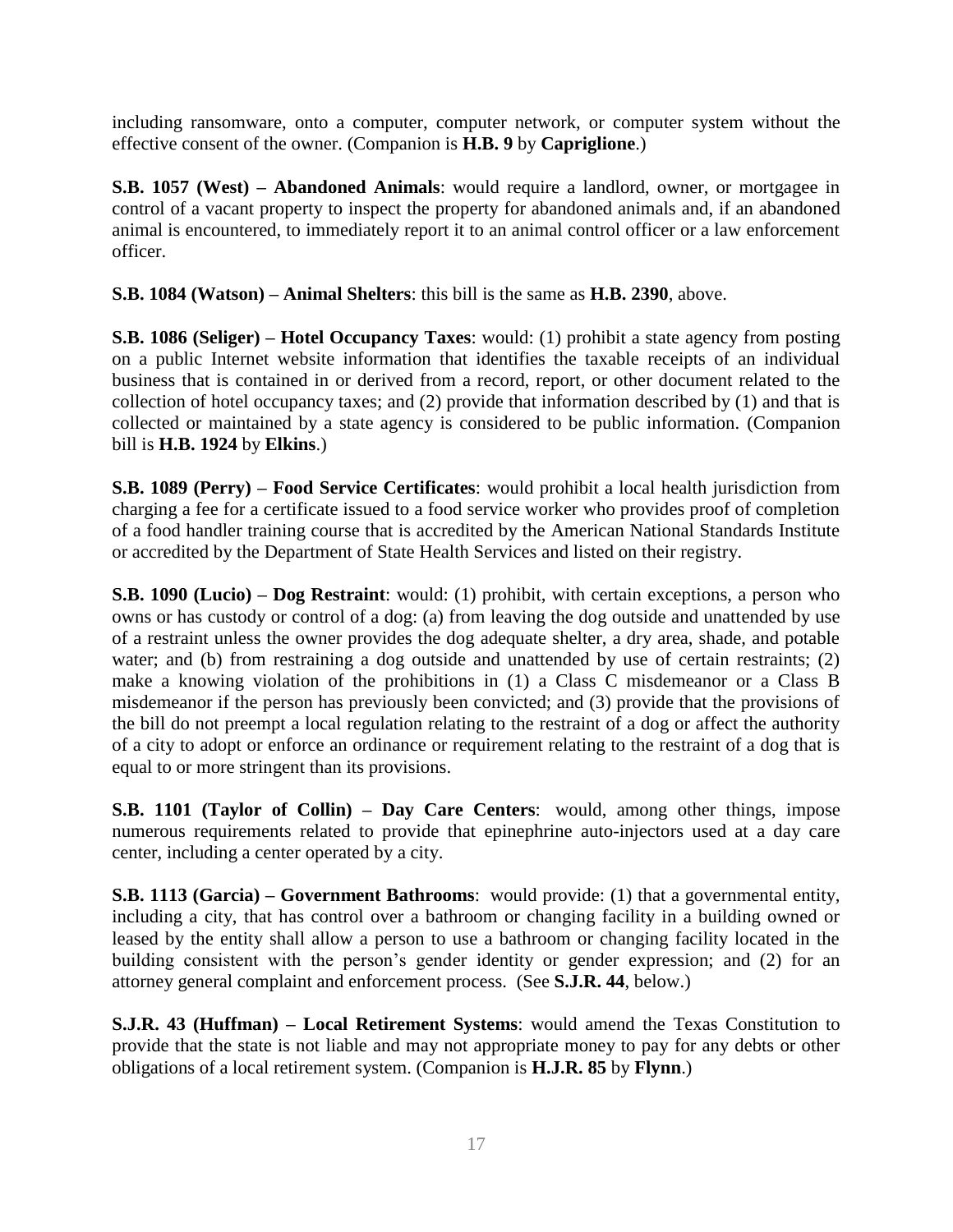**S.J.R. 44 (Garcia) – Equal Rights**: would propose an amendment to the Texas Constitution that would provide that: (1) all men and women, when they form a social compact, have equal rights, and no man or woman, or set of men or women, is entitled to exclusive separate public emoluments, or privileges, but in consideration of public services; and (2) equality under the law shall not be denied or abridged because of sex, race, color, creed, military status, health status, ethnicity, sexual orientation, gender identity or expression, age, religion, disability, genetic information, family, marital status, previous incarceration, or national origin. (See **S.B. 1113**, above.)

#### **Municipal Courts**

**H.B. 2315 (Landgraf) – Protective Order Registry**: would require the Office of Court Administration to establish and maintain a protective order registry that allows city management systems to easily interface with the registry.

#### **Community and Economic Development**

**H.B. 2160 (Wray) – Eminent Domain**: would provide that a property owner, including a city, is entitled to additional damages (such as those for impairment or placing or routing of utilities) for property condemned by a high-speed rail company.

**H.B. 2185 (Krause) – Charter Schools**: would, among other things: (1) provide that a city shall consider an open-enrollment charter school a school district for purposes of zoning, permitting, code compliance, and development (but would maintain the exemption in current law that a campus of an open-enrollment charter school located in whole or in part in a city with a population of 20,000 or less is not subject to zoning); and (2) exempt an open-enrollment charter school from paying impact fees unless the governing body of the charter school consents.

**H.B. 2272 (Schofield) – Annexation**: would provide that a city may not annex an area for full or limited purposes unless, in addition to the requirements of current law, one of the following conditions is met: (1) the city holds an election in the area proposed to be annexed and a majority of the votes received at the election approve the annexation; (2) a majority of the registered voters of the area request the governing body in writing to annex the area; (3) each owner of land in the area requests the governing body in writing to annex the area; or (4) the municipality owns the area.

**H.B. 2312 (Dukes) – Housing Discrimination**: would: (1) prohibit housing discrimination under the Texas Fair Housing Act on the basis of military status or sexual orientation; and (2) prohibit the Texas Workforce Commission from deferring proceedings and referring a complaint under the Texas Fair Housing Act to a city in which alleged discrimination occurs if the city does not have laws that prohibit the alleged discrimination.

**H.B. 2336 (Dutton) – Low Income Housing Tax Credit Program**: would provide, among other things, that if an elected official comments on an application for low income housing tax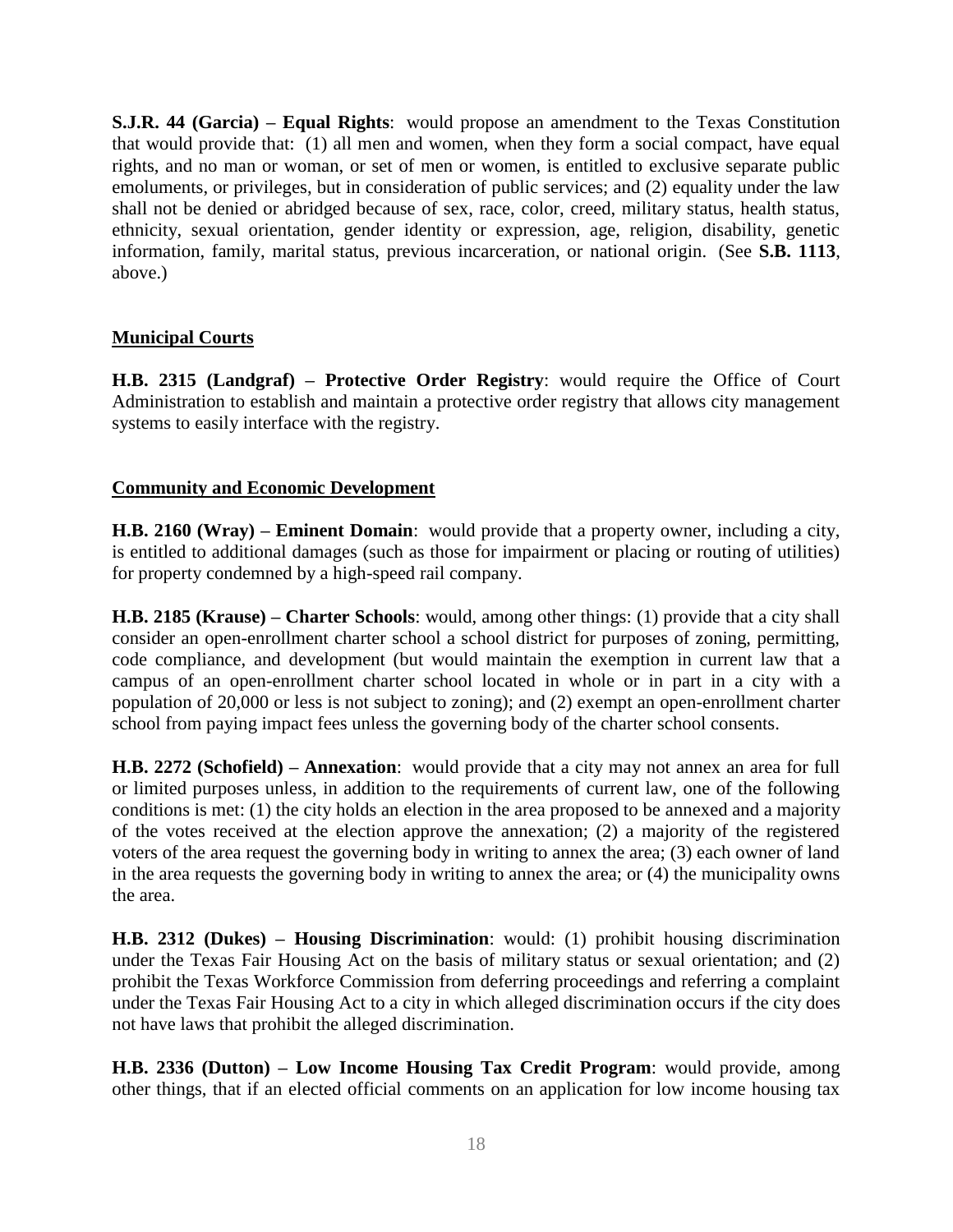credits during the application evaluation process, the elected official may withdraw the comment an disuse a new comment before the end of that process.

**H.B. 2435 (Wray) – Public Improvement Districts**: would, among other things: (1) add the following to the list of authorized public improvement projects: (a) recreational facilities; (b) acquisition, construction, or improvement of a facility related to the generation of renewable energy from wind, solar, geothermal, or other renewable sources of energy; (c) acquisition, construction, or improvement of a facility related to a water feature, including a recreational lagoon or artificial body of water used for: (i) aesthetic purposes; or (ii) swimming, boating, or other aquatic recreational sports or activities; and (d) acquisition, by purchase or otherwise, of right-of-way in connection with an authorized improvement; (2) provide that a public improvement project does not include the payment of expenses related to the operation and maintenance of mass transportation facilities; (3) authorize the governing body of a city or county to call and hold a public hearing for the purpose of increasing the area of a public improvement district if a petition requesting the increase is filed; (4) provide that after the hearing held under (3) the governing body may by ordinance or order increase the area of the district in accordance with the increase proposed in the hearing; (5) provide that if the governing body of a city or county increases the area of a public improvement district under (4) and the governing body has levied an assessment on property in the district before the increase, the governing body may: (a) make a supplemental assessment; or (b) reapportion the existing assessment after notice is given and a hearing is held; (6) provide that the governing body of a city or county may only make a reassessment or new assessment when increasing the area of the district for the purpose of reducing the overall principal amount of a prior assessment; (7) provide that a special improvement district fund may be used to pay the initial cost of the improvement until temporary notes, time warrants, or general obligation bonds or revenue have been issued and sold; (8) authorize the governing body of a city or county to transfer a public improvement project, for the purpose of operation and maintenance of the project for the benefit of the city or county to certain special purpose districts; (9) provide that the interest rate on unpaid amounts due under an installment sales contract, reimbursement agreement, temporary notes, or time warrants may not exceed, for a period of not more than seven years, as determined by the governing body of the city or county, five percent above the highest average index rate for tax-exempt revenue bonds reported in a daily or weekly bond index approved by the governing body and reported in the month before the date the obligation was incurred; (10) authorize a city to pledge for the payment of debt obligations undedicated tax increment revenue generated from property taxes and sales taxes imposed in a tax increment reinvestment zone as designated by the city and located wholly or partly within the boundaries of the public improvement district; (11) authorize the governing body of a city or county to enter into an agreement with one of the following entities that provides for payment of amounts pledged to the entity to secure indebtedness issued by the entity to finance an improvement project: (a) a corporation created by the city or county under the Texas Constitution or other law; (b) a local government corporation; or (c) a political subdivision or instrumentality created and authorized to issue bonds secured by pledged revenue from a city or county; and (12) authorize a refunding bond to be issued in a principal amount in excess of the bonds to be refunded.

**H.B. 2480 (E. Johnson) – Tax Increment Financing**: would, among other things: (1) provide that, before adopting an ordinance designating a tax increment reinvestment zone, a city must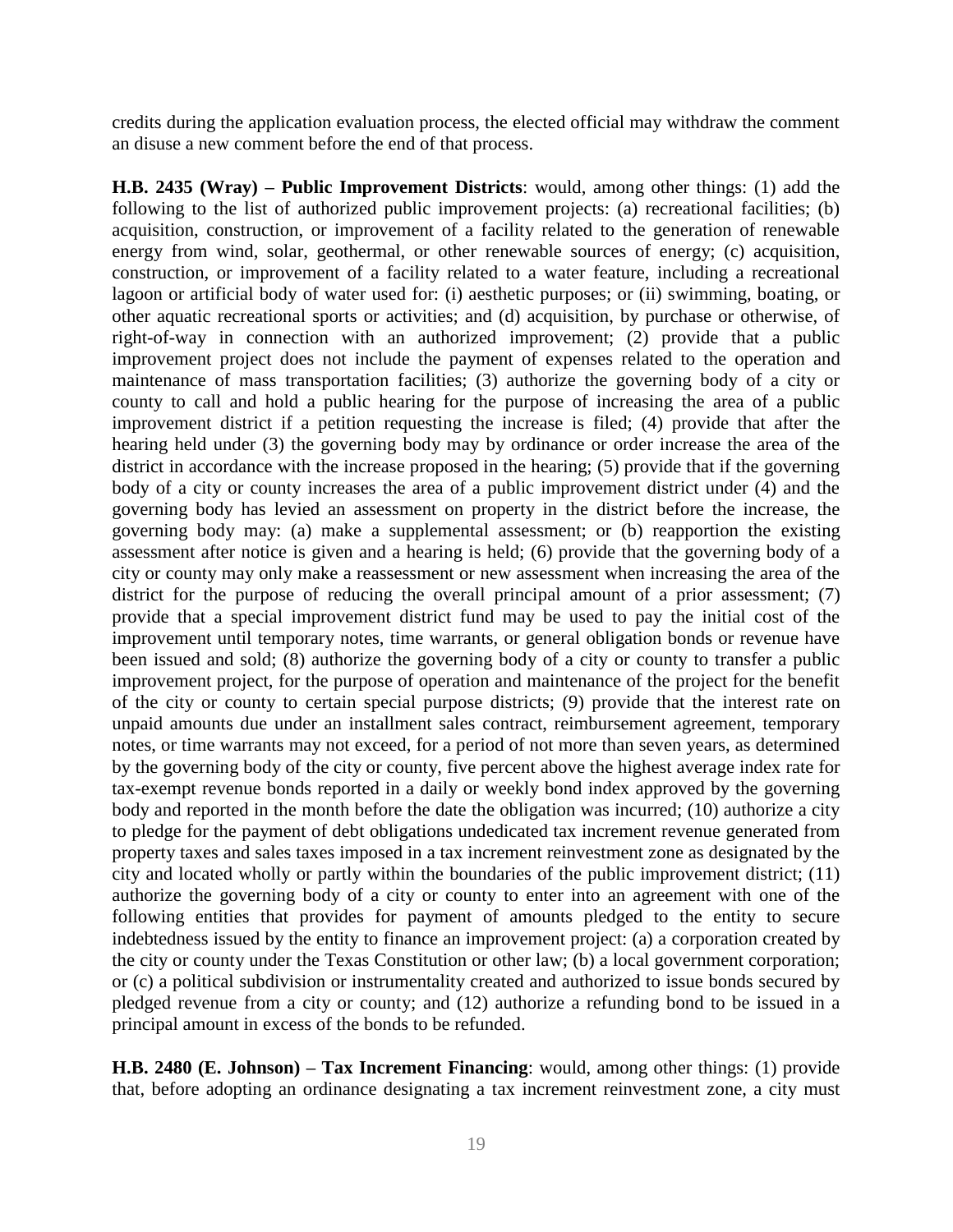prepare or have prepared an affordable housing impact statement; (2) require that the statement under (1) be made available to the public and posted on the city's website at least 60 days before the city holds the hearing required prior to creation of the zone; and (3) require the statement under (1) include estimates of the impact on the availability of affordable housing in the area of the proposed zone for the 30-year period following designation of the proposed zone.

**H.B. 2535 (Zedler) – Tree Ownership**: would provide that: (1) a landowner owns all trees and timber located on the landowner's land as real property until cut or otherwise removed from the land, unless otherwise provided by a contract, bill of sale, deed, mortgage, deed of trust, or other legally binding document; (2) a governmental entity may not prohibit a landowner from trimming or removing trees or timber located on the landowner's land; (3) a governmental entity may, if authorized by other state law and subject to the limitations of that law, assess a mitigation fee against a landowner for the removal of a mature tree on the landowner's land; (4) a mitigation fee under (3): (a) must be proportional to the value of the mature tree removed; (b) may not exceed \$100 per inch of girth of the mature tree removed measured at 4-1/2 feet above the natural grade; and (c) may be used only in the jurisdiction in which the fee is collected and only for the purpose of tree planting and other related activities; (5) a landowner is entitled to plant a replacement tree at the landowner's expense instead of paying a mitigation fee, and a landowner who chooses to plant a replacement tree is not required to plant a number of replacement trees whose total girth is greater than the total girth of all the mature trees to which the mitigation fee would have applied; (6) a city may not regulate the trimming or removal of trees or timber in the extraterritorial jurisdiction (ETJ); and (7) San Antonio and other cities with a military base in their ETJ are exempt from the bill. (Companion bill is **S.B. 782** by **Campbell**.)

**H.B. 2556 (Holland) – Eminent Domain:** would provide that, to be considered a bona fide offer for purposes of acquiring property through eminent domain, a condemnor's appraisal must include an appraisal of damages arising from: (1) any construction, maintenance, repair, replacement, or removal of a structure on the owner's property made necessary by the proposed acquisition; or (2) any replacement, relocation, or removal of, or injury to, any other property, whether real or personal, located on or affixed to the owner 's land, including livestock, growing crops, or other growing plants.

**S.B. 1028 (Estes) – Economic Development**: would: (1) require the state Economic Incentive Oversight Board (board) to examine the effectiveness, efficiency and financial impact on this state of programs administered by local governments that award to business entities and other persons monetary or tax incentives for which the local government has discretion in determining whether or not to award the incentives; (2) require the board to develop a performance matrix that clearly establishes the economic performance indicators, measures, and metrics that will guide the board's evaluations of those programs; (3) require a local government to provide to the board on request information concerning a program described by (1) as necessary to enable the board to perform its duties; (4) require the board to review and make findings and recommendations regarding each class or type of program administered by local governments according to a review schedule; and (5) require the board to submit a biennial report containing findings and recommendations resulting from each review of local government incentive programs.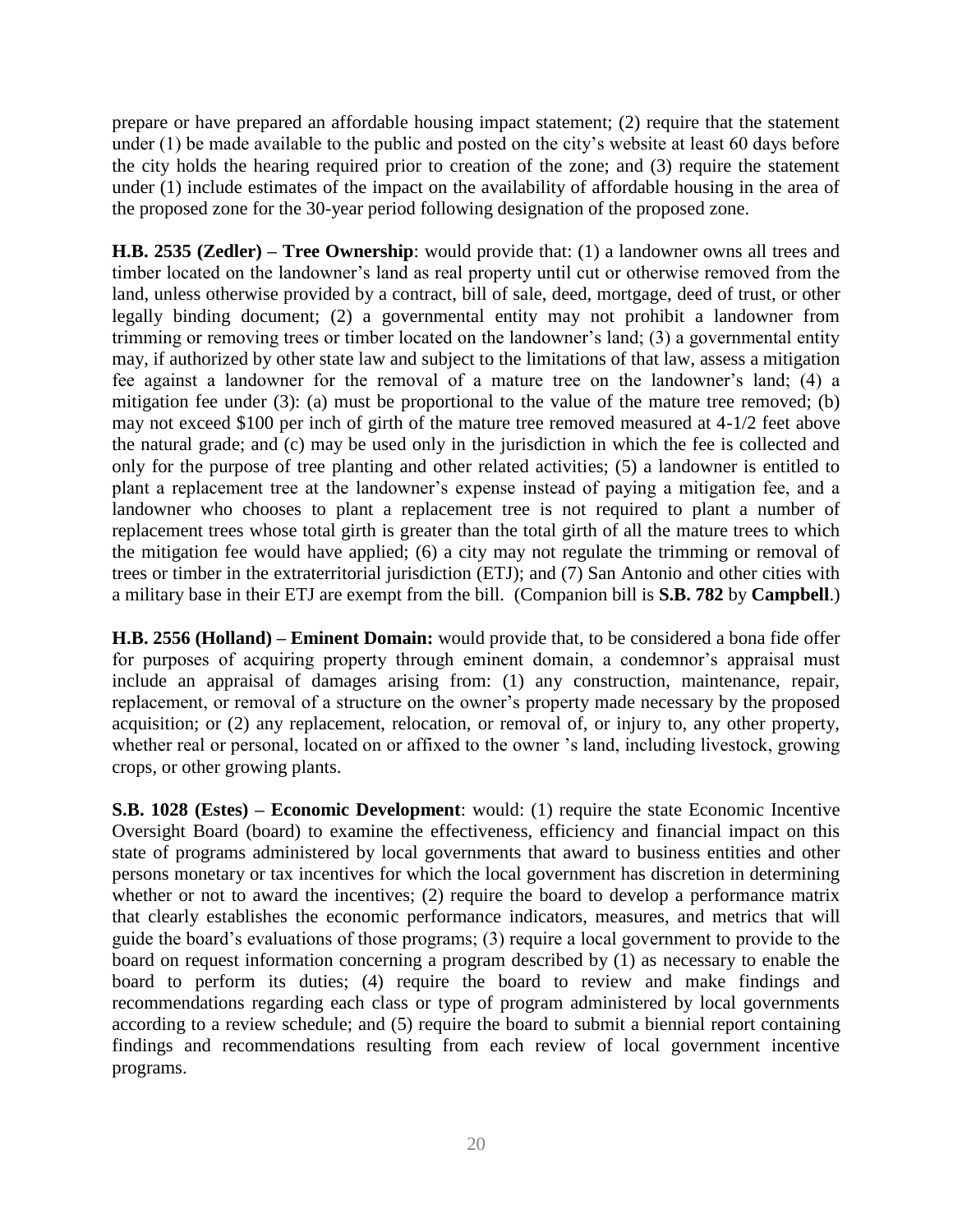**S.B. 1049 (Uresti) – Assisted Living Facilities**: would: (1) require the Health and Human Services Commission (commission) to issue a technical memorandum providing guidance on the minimum life safety code standards for assisted living facilities, and provide that the memorandum is legally binding and must be followed by a person conducting a life safety code survey; (2) authorize a city fire marshal to grant a waiver for a violation of a life safety requirement or fire safety standard cited in a official statement of violation from the commission provided that the waiver will not have any adverse effect on the safety of the residents in the assisted living facility; (3) require the commission to specify an edition of the Life Safety Code of the National Fire Protection Association to be used for assisted living facilities; and (4) require the commission to recognize a certificate of occupancy or other approval issued by a city or county indicating that a structure complies with all building, fire, and health requirements of the city or county.

**S.B. 1082 (Burton) – Trees:** would provide that: (1) a landowner owns all trees and timber located on the landowner's land as real property until cut or otherwise removed from the land, unless otherwise provided by a contract, bill of sale, deed, mortgage, deed of trust, or other legally binding document; (2) a governmental entity may not prohibit a landowner from trimming or removing trees or timber located on the landowner's land or assess a fee against a landowner who removes trees or timber from the landowner's land; and (3) a city may not regulate the trimming or removal of trees or timber in the extraterritorial jurisdiction.

**S.B. 1114 (Lucio) – Unsafe Housing**: would: (1) require the state to establish programs to provide financial assistance: (a) for the demolition and replacement of owner-occupied singlefamily homes that are in a condition that poses a risk to the health and safety of the occupants; and (b) to eligible persons for the purchase of new manufactured homes; (2) require the Manufactured Housing Board to adopt rules in regard to the programs described in (1), and involve certain local government officials and entities in nominating eligible participants.

#### **Personnel**

**H.B. 2350 (Muñoz, Jr.) – Health Care Benefits**: would prohibit the provision of health care benefits by entities such as insurers and health maintenance organizations through provider networks, preferred providers, or similar arrangements.

**H.B. 2486 (Stucky) – Military Service**: would provide that an employee of the state, a city, a county, or another political subdivision who is a member of the Texas military forces, a reserve component of the armed forces, or a member of a state or federally authorized urban search and rescue team and who is ordered to duty by proper authority is entitled, when relieved from duty, to be restored to the position that the employee held when ordered to duty.

**H.B. 2510 (Longoria) – Wage Claims**: would: (1) prohibit an employer from suspending or terminating the employment of, or in any other manner disciplining, discriminating against, or retaliating against an employee who in good faith seeks to recover wages owed to the employee by filing a wage claim; and (2) authorize a person who has reason to believe an employer has violated the prohibition in (1) to file a complaint with the Texas Workforce Commission, and if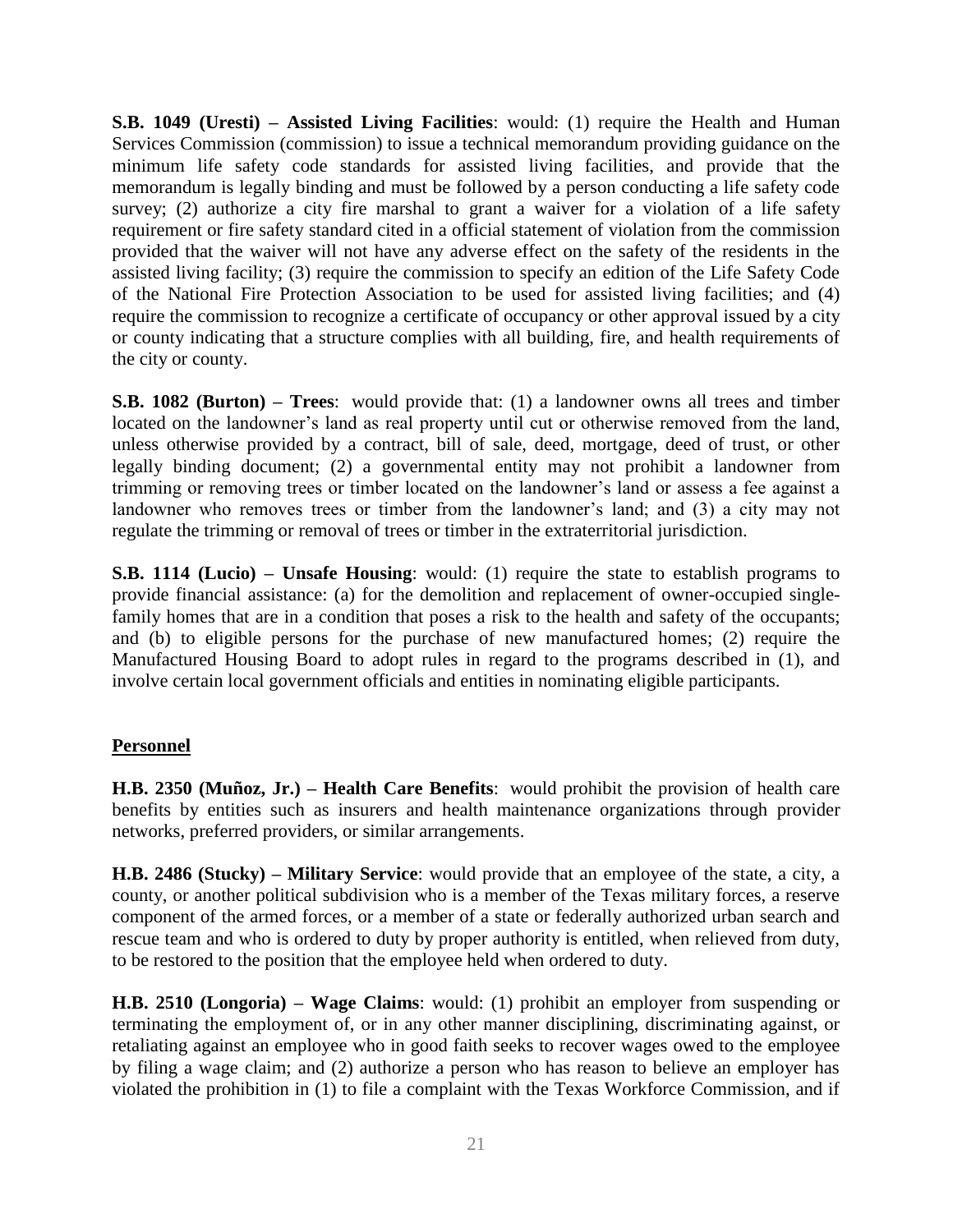it is determined that an employer violated the prohibition, the employer must be ordered to pay to the employee damages in an amount equal to the greater of: (a) \$1,000; or (b) the amount of wages ordered to paid in the underlying wage claim, if the payment of wages is ordered in the underlying wage claim.

**S.B. 1036 (Perry) – Workers' Compensation**: would: (1) require the Office of Injured Employee Counsel (office) to designate an employee to act as a first responder liaison to assist injured first responders during a workers' compensation administrative dispute resolution process; and (2) require an employer that employs first responders or supervises volunteer first responders to notify them of the liaison described in (1) in the manner prescribed by the office. (Companion bill is **H.B. 2082** by **Burrows**.)

**S.B. 1060 (West) – Public Service Loan Forgiveness**: would require a city employer to provide written notice of the ability of eligible employees to participate in the Public Service Loan Forgiveness Program within five days of an employee beginning employment with the city.

**S.B. 1111 (Rodriguez) – Disabilities**: would, among other things: (1) provide that an individual with a disability who qualifies for an employment preference (i.e., the person is eligible to receive supported employment service from the Texas Workforce Commission or through the Medicaid waiver program) is entitled to a preference in employment with a state agency or political subdivision over other applicants for the same position who do not have a greater qualification; (2) authorize a state agency or political subdivision to designate an open position for employment as a vocational rehabilitation services position and only accept applications for that position from individuals who are entitled to an employment preference; (3) authorize a state agency or political subdivision to hire for an open position an individual who is entitled to an employment preference without announcing or advertising the position if certain requirements are met; and (4) authorize an individual entitled to an employment preference who is aggrieved by a decision of a state agency or political subdivision in regard to hiring or retaining the individual to appeal the decision by filing a written complaint with the administrative head of the agency or political subdivision, who must respond not later than the 15th business day after receiving the complaint.

#### **Public Safety**

**H.B. 927 (J. White) – Guns and Knives**: would provide that a political subdivision or an officer of a political subdivision may not adopt or enforce a local regulation relating to a firearm, a knife, or ammunition unless authorized by state law.

**H.B. 1189 (Wray) – Reserve Law Enforcement Officers:** would provide that (1) a reserve law enforcement officer may not, for compensation from a private business, use or operate a private patrol vehicle, direct traffic on a public highway, or provide motor vehicle escort services: (a) outside the jurisdiction in which the reserve officer is appointed or employed; or (b) inside the jurisdiction in which the officer is appointed or employed, unless the reserve officer receives permission from the reserve officer's appointing law enforcement agency; (2) The Texas Commission on Law Enforcement shall revoke or suspend a license of a reserve officer if they violate (1) above; and (3) while performing security officer duties, a reserve officer may not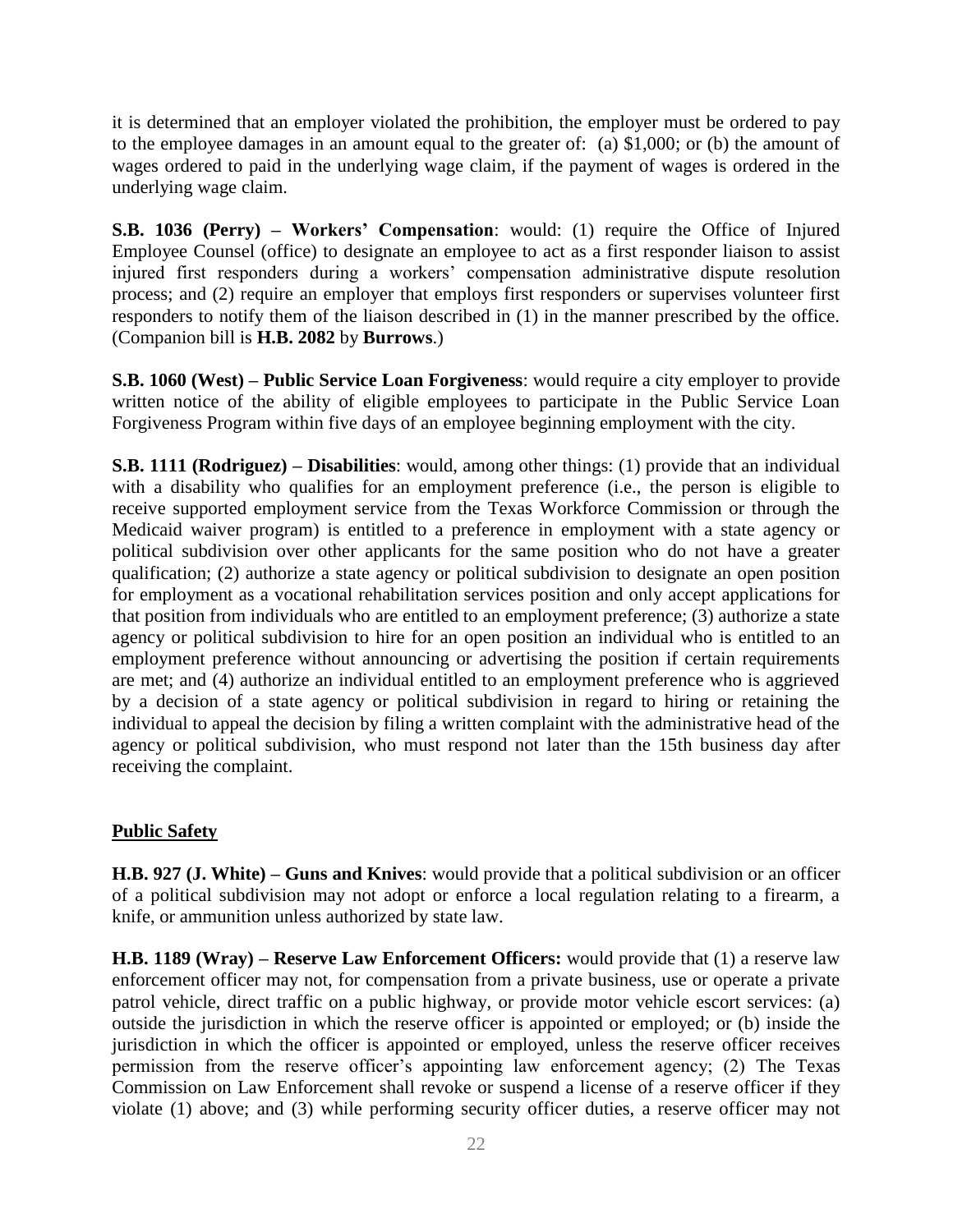wear their reserve officer uniform or use any title, insignia or identification card or make any statement with the intent to give an impression that the officer is a law enforcement officer.

**H.B. 1244 (Geren) – Red Light Cameras**: would provide that: (1) neither the county assessorcollector nor the Texas Department of Motor Vehicles may refuse to transfer the title of or register a motor vehicle alleged to have been involved in a red light camera violation solely: (a) based on the alleged violation; or (b) because the owner of the motor vehicle is delinquent in the payment of a red light camera civil penalty; and (2) a local authority or the person with which the local authority contracts for the administration and enforcement of a photographic traffic signal enforcement system may not provide information about a red light camera violation to a person authorized to register or issue a title for a vehicle.

**H.B. 2189 (Krause) – Blue Alert System**: would create a blue alert system designed to aid in the apprehension of an individual suspected of killing or causing serious bodily injury to a law enforcement officer.

**H.B. 2191 (Dale) – Law Enforcement Grants**: would provide that the governor's criminal justice division may not award a grant to a police department of a city with a population of 800,000 or more unless the department is a party to an agreement with the United States Secretary of Homeland Security and United States Immigration and Customs Enforcement under Section 287(g) of the Immigration and Nationality Act.

**H.B. 2205 (Kuempel) – Child Abuse Reports**: would provide that an employee of a school district or open-enrollment charter school must make the report of child abuse or neglect, including trafficking of a child, to both the Department of Family and Protective Services and a local or state law enforcement agency.

**H.B. 2226 (Lang) – Peace Officer Complaints**: would amend the state laws that apply to handling peace officer complaints (except in cities that have meet and confer or collective bargaining agreements that deal with complaints). Specifically, it would:

- 1. delete certain references to peace officers and specific law enforcement agencies and replace them with a broader reference to a "law enforcement agency," defined to mean an agency of this state or an agency of a political subdivision of this state authorized by law to employ a law enforcement officer, including a peace officer;
- 2. prohibit the head of a law enforcement agency from disciplining, demoting, indefinitely suspending, or terminating the employment of a law enforcement officer, peace officer, detention officer, or county jailer based on a complaint that alleges the officer threatened the use of deadly force or used force against a person that resulted in bodily injury or death unless: (a) the agency investigates the complaint; and (b) the head of the agency determines there is sufficient evidence the officer or employee violated a written policy or procedure of the agency;
- 3. require a law enforcement agency to notify an officer or employee in writing if the head of the agency takes a disciplinary action against the officer or employee under (2), and require the notice include: (a) a statement indicating each policy or procedure that the officer or employee violated and describing each act alleged to have been committed by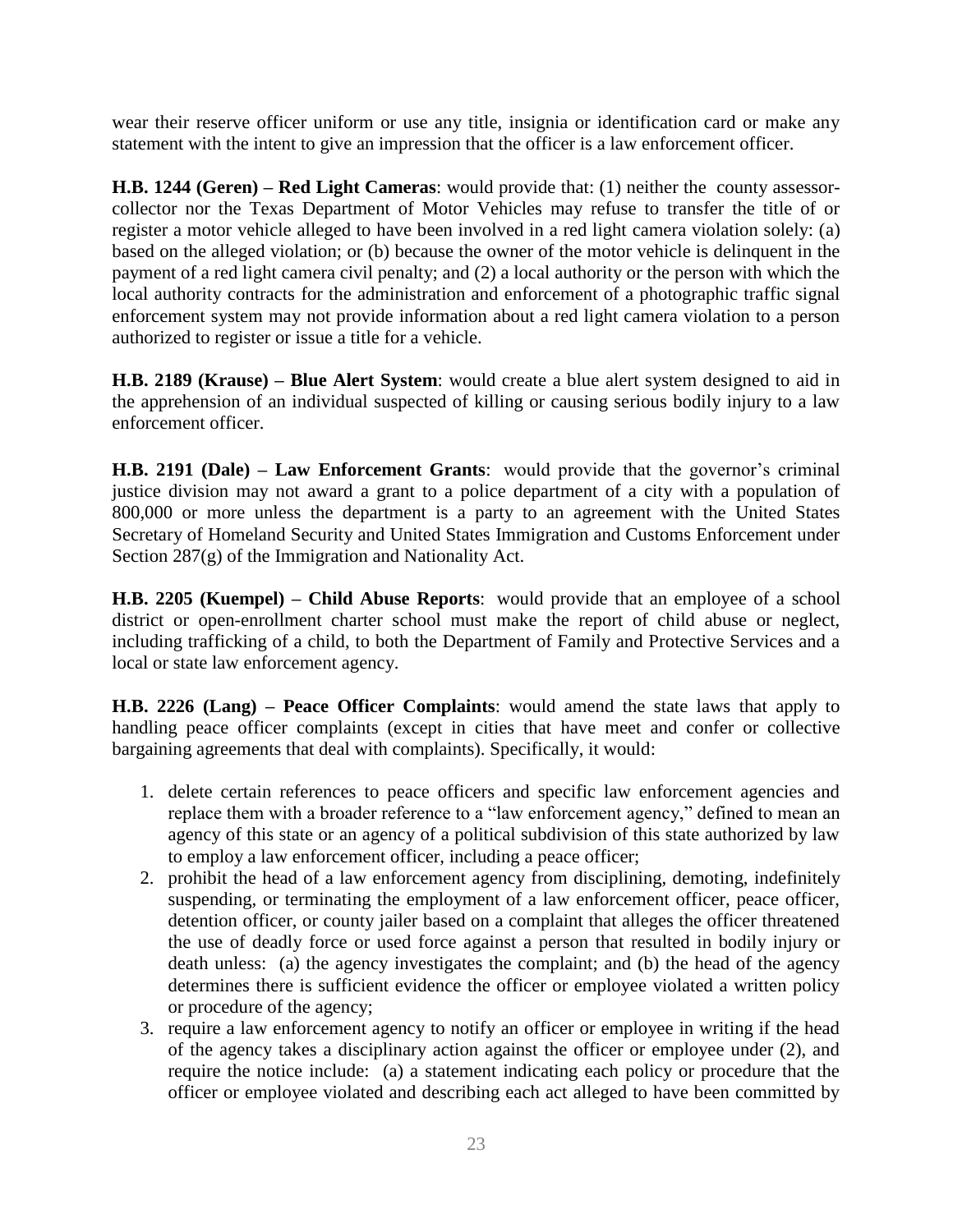the officer or employee in violation of the policy or procedure; (b) a statement that the officer or employee is entitled to appeal to a hearing examiner; and (c) a statement that the officer or employee waives the right to appeal to district court if the officer appeals to a hearing examiner;

- 4. establish procedures for an appeal to an independent hearing examiner as described in (3), including: (a) a requirement that the officer or employee provide certain notice of the appeal to the head of the law enforcement agency, which must be filed not later than the tenth day after the office receives the written notice; and (b) a requirement that the parties attempt to agree on the selection of an impartial hearing examiner or, if there is no agreement, use one of seven neutral arbitrators from the American Arbitration Association or the Federal Mediation and Conciliation Service;
- 5. provide for the authority and duties of a hearing examiner described in (4), including: (a) the authority to issue subpoenas; (b) the authority to prohibit a witness from discussing the hearing; (c) the duty to promptly reverse any disciplinary action and restore the officer or employee to his/her status if the requirements in (3) are not met; and (d) the requirement to issue a final decision within a certain timeframe;
- 6. make the final decision in a hearing described in (4) final and binding on all parties to the appeal, and provide that the fees and expenses of the hearing examiner are shared equally between the parties, but the cost of a witness is paid by the party who calls the witness; and
- 7. provide that a district court may hear an appeal of the final decision of a hearing examiner described in (6) only on the ground that the hearing examiner was without jurisdiction, exceeded his/her jurisdiction, or that the final decision was procured by fraud, collusion, or other unlawful means.

**H.B. 2245 (Dukes) – Public Schools**: would restrict the use of sprays, Tasers, and stun guns to subdue one or more students on school property or while attending a school-sponsored activity.

**H.B. 2280 (Dean) – Immigration Enforcement**: would: (1) provide that not later than 48 hours after a person is arrested and before the person is released on bond, a law enforcement agency performing the booking process must: (a) review any information available under the federal Priority Enforcement Program; or (b) request information regarding the person's immigration status from a federal immigration officer or other officer authorized under federal law to verify a person's immigration status; (2) except a law enforcement agency from complying with (1) with respect to a person who is transferred to the custody of the agency by another law enforcement agency if the transferring agency already performed those duties; (3) require a law enforcement agency that has custody of a person subject to a federal immigration detainer to: (a) provide to the judge or magistrate notice of the detainer; and (b) detain the person as required by the detainer; and (4) prohibit a law enforcement agency from considering race, color, language, or national origin while enforcing immigration laws except to the extent permitted by the U.S. or Texas constitutions.

**H.B. 2306 (Guillen) – Abandoned Motor Vehicles**: would allow a law enforcement agency to use proceeds from the auction of an abandoned motor vehicle for compensation to property owners whose property was damaged as a result of a pursuit involving the motor vehicle.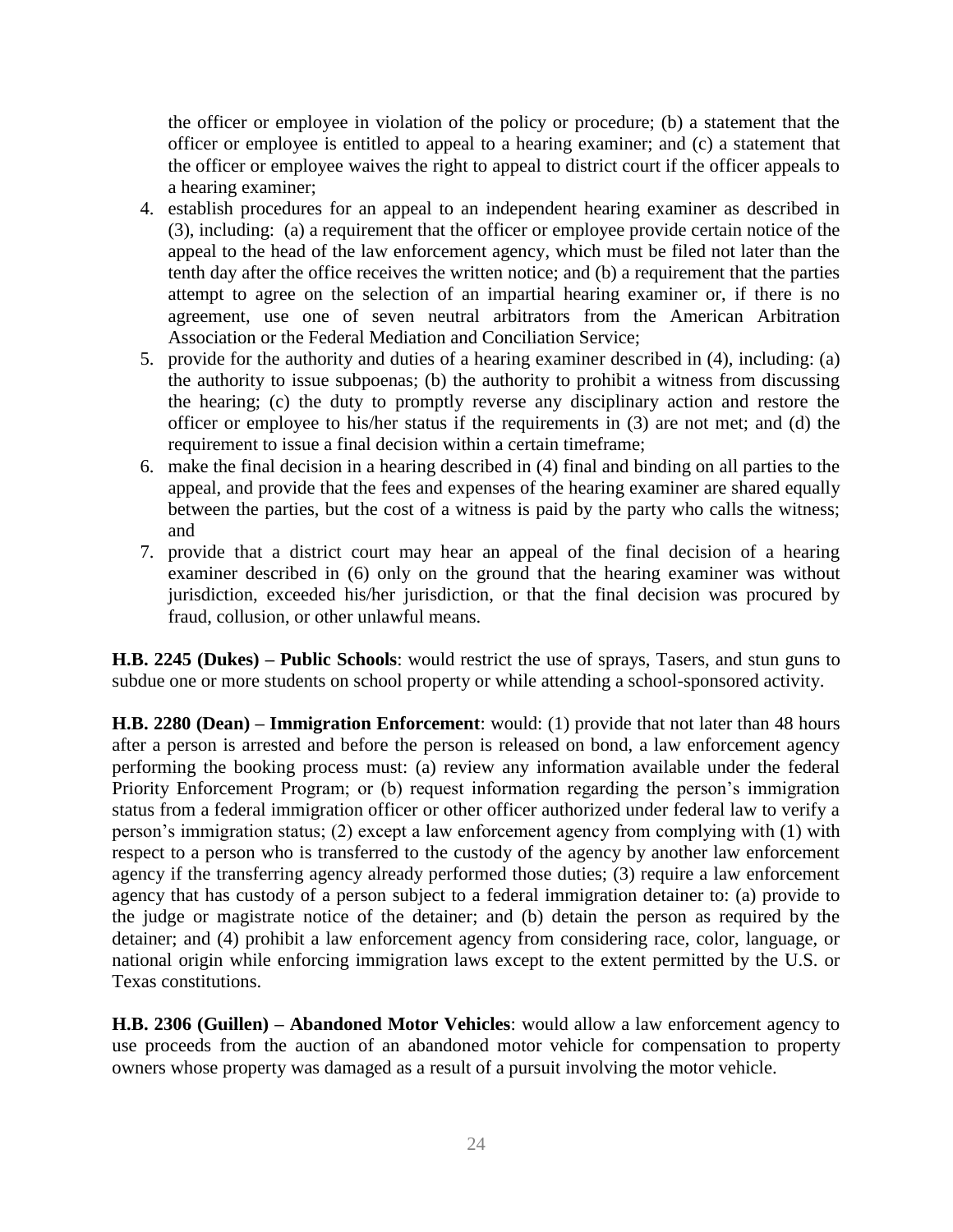**H.B. 2351 (Nevarez) – Fire Fighter Investigation**: would apply the administrative procedures for the investigation of misconduct applicable in certain civil service cities to firefighters in noncivil service cities.

**H.B. 2380 (Swanson) – Licensed Carry**: would provide that the holder of a license to carry a handgun who is carrying a handgun and personally given notice that carry is prohibited on property pursuant to Texas Penal Code Sections 30.06 and 30.07 and who promptly departs from the property has an affirmative defense to prosecution for violating those sections.

**H.B. 2399 (P. King) – F5 Employment Termination Reports**: would: (1) provide that, at any time after the head of a law enforcement agency (or his/her designee) submits an employment termination report regarding a license holder to the Texas Commission on Law Enforcement (TCOLE), an amended report may be submitted if it is determined that it is necessary based on a reconsideration of the circumstances under which the license holder resigned, retired, was terminated, or separated from the agency; and (2) require that a copy of the amended report in (1) be provided to certain persons (e.g., license holder, next of kin) not later than seven business days after the amended report is submitted to TCOLE.

#### **H.B. 2404 (Alvarado) – Sexual Assault Reports**: would provide that:

- 1. within 72 hours of receipt of the allegation of sexual assault, an institution of higher education or a private or independent institution of higher education shall report to an appropriate local law enforcement agency an allegation of sexual assault made to the institution if: (a) a perpetrator or a victim of the alleged sexual assault is a student enrolled at the institution; or (b) the alleged sexual assault occurred on the institution's campus or on any other property owned by or under the control of the institution;
- 2. the institution may not report an allegation of sexual assault to a local law enforcement agency if, before the institution makes the report, the victim of the alleged sexual assault requests in writing that the report not be made;
- 3. on receipt of an allegation to which (1) applies, the institution shall inform the victim of the alleged sexual assault of: (a) requirements of (1) and (2) and the use of a pseudonym form in connection with the report and the victim's right to request that the form not be used; (b) the importance of preserving any evidence as proof for potential criminal proceedings; (c) the victim's right to report or decline to report the allegation to the campus peace officers or to the local law enforcement agency, including the right to be assisted by the institution in making a report; (d) the victim's right to seek a protective order or an order for emergency protection and the institution's responsibilities, if any, in enforcing those orders; (e) the victim's crime victims rights including the right to have a forensic medical examination conducted at no cost to the victim and where to obtain the examination; and (f) applicable counseling, health, mental health, legal, victim advocacy, and other resources available to the victim at the institution or locally;
- 4. the report under (1) must be made using the pseudonym form unless the victim of the alleged sexual assault objects in writing to the submission of the form; and
- 5. campus peace officers and the appropriate local law enforcement agency shall develop policies regarding an investigation into an allegation of sexual assault reported to the agency by the institution under (1) and the policies must: (a) provide for the cooperation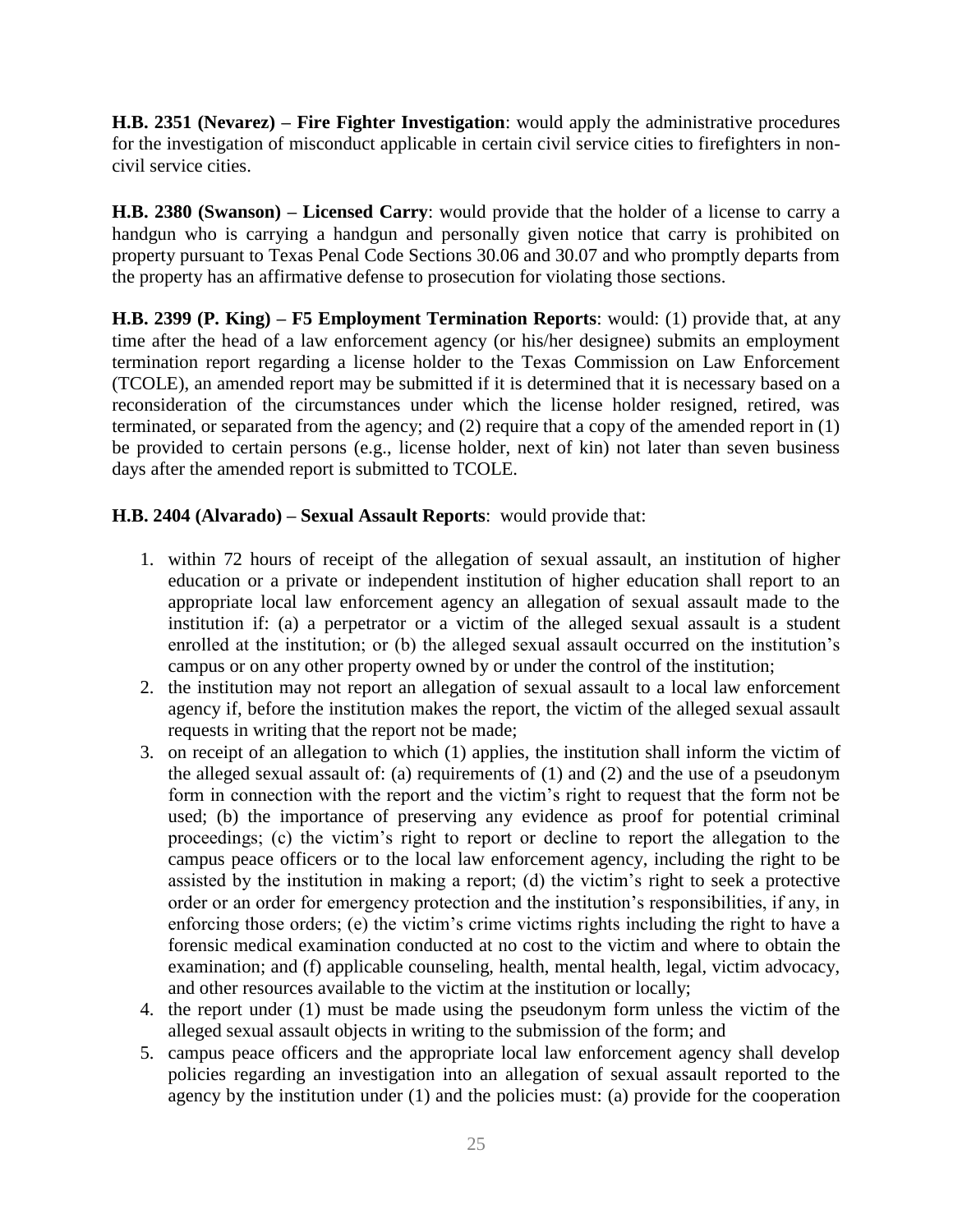of the officers and the agency; and (b) establish the respective roles of the officers and the agency in handling the investigation.

**H.B. 2450 (Price) – Search Warrants:** would modify the requirements for a warrant authorizing the search of a cellular telephone or other wireless communications device and allow a peace officer to search such a device without a warrant in certain circumstances.

**H.B. 2458 (Price) – Search Warrants:** would allow any magistrate, rather than one who is an attorney, to issue a search warrant to collect a blood specimen from a person arrested for certain intoxication offenses.

**H.B. 2467 (S. Davis) – Stress Debriefing Grant Program**: would require the governor's Criminal Justice Division to establish and administer a grant program to assist law enforcement agencies in providing critical incident stress debriefing to peace officers.

**H.B. 2477 (Davis) – Removal of Motor Vehicles**: would allow a city that regulates the operation of vehicles for hire to designate an employee, who is not a peace officer, to request the removal of a vehicle operated in violation of the ordinance.

**H.B. 2505 (Hernandez) – Silver Alerts**: would provide that local law enforcement agency may require the family or legal guardian of the missing senior citizen to provide documentation of the senior citizen's impaired mental condition to verify the senior citizen has an impaired mental condition and shall, as soon as practicable, determine whether the senior citizen's disappearance poses a credible threat to the senior citizen's health and safety.

**H.B. 2522 (Schaefer) – Immigration:** would provide that, the director of the Texas Department of Public Safety shall negotiate the terms of a memorandum of understanding between the state and the United States Department of Homeland Security concerning the role of the department in enforcing federal immigration laws, in accordance with federal law; (2) the memorandum of understanding must be signed by the director or by another individual as required by the United States Department of Homeland Security; and (3) not later than March 1, 2018, the director shall report to the legislature the results of the director's negotiations under the bill.

**S.B. 966 (Watson) – Juvenile Offenses**: would provide that the offenses of consumption or possession of an alcoholic beverage by a minor does not apply to a minor who reports the sexual assault of the minor or another person to: (1) a health care provider treating the victim of the sexual assault; (2) an employee of a law enforcement agency, including an employee of a campus police department of an institution of higher education at which the victim of the sexual assault is enrolled; or (3) the Title IX coordinator of an institution of higher education at which the victim of the sexual assault is enrolled or another employee of the institution responsible or responding to reports of sexual assault.

**S.B. 983 (Estes) – Cemeteries**: would provide that a dead body may be transferred without a funeral director directing the transfer at the direction of a justice of the peace or other law enforcement official. (Companion bill is **H.B. 1292** by **Raymond**.)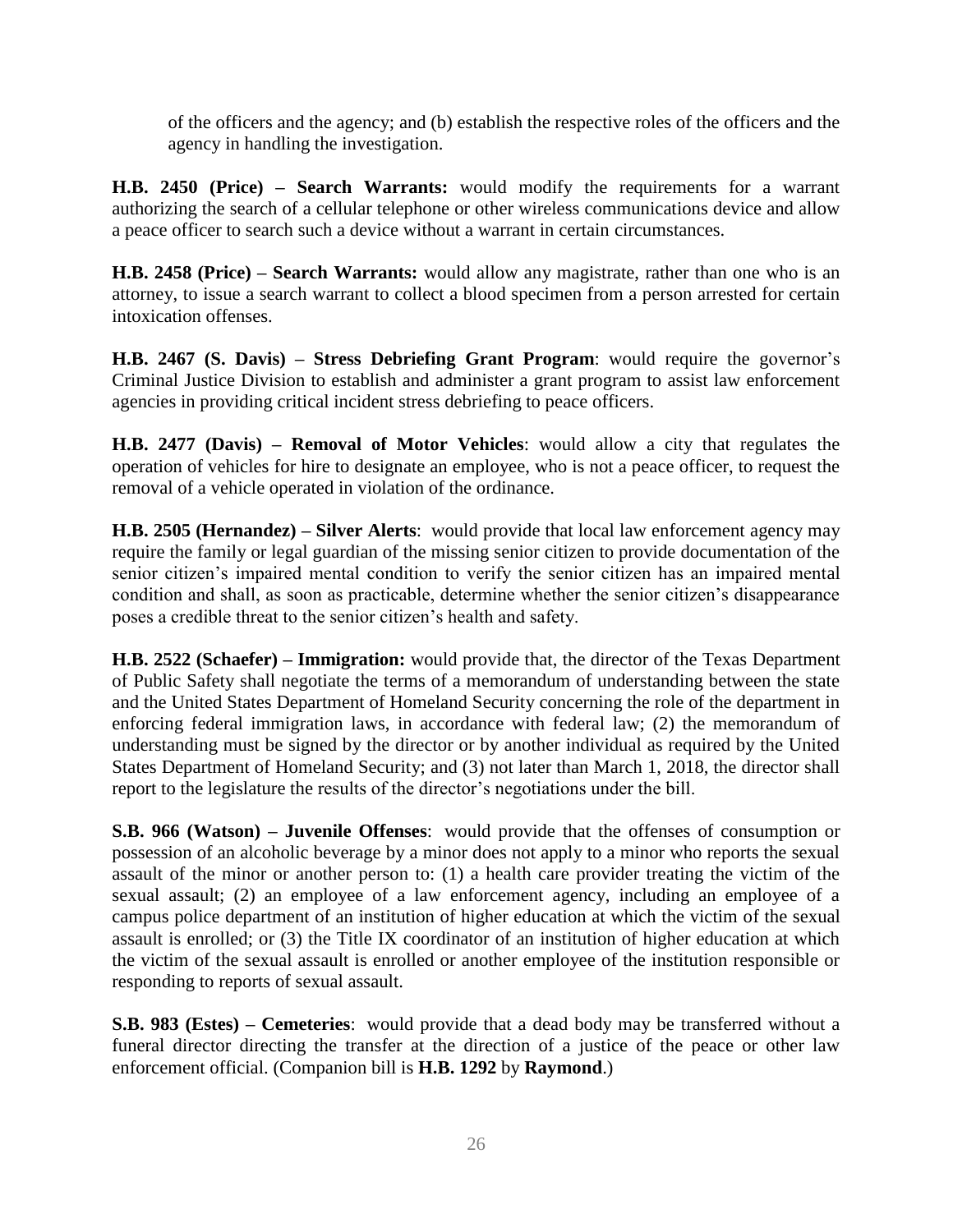**S.B. 986 (Buckingham) – Immigration Enforcement**: would: (1) require the criminal justice division in the governor's office (division) to establish a competitive grant program to provide financial assistance to a local entity to offset costs related to: (a) enforcing immigration laws; or (b) complying with, honoring, or fulfilling any immigration detainer request; and (2) provide that the division may use any revenue available for the program described in (1).

**S.B. 997 (Garcia) – Immigration Enforcement**: would: (1) require a law enforcement agency or governmental entity that employs a peace officer to adopt and enforce a policy that prohibits officers from participating in the enforcement of federal immigration laws on the property of a place of worship, hospital, public school, institute of higher education, or courthouse; and (2) require the attorney general to develop and publish a model policy for the enforcement of federal immigration law at places of worship, hospital, public schools, and courthouses.

**S.B. 1013 (Kolkhorst) – Motor Vehicle Records**: would provide that: (1) a written agreement with an agency is needed to disclose personal information by an agency in connection with a motor vehicle record; (2) in the written agreement, the agency agrees to maintain records that: (a) specify the requestor's use of the personal information; and (b) identify any person or entity receiving the personal information and the permitted use for which it was obtained if the requestor resells or rediscloses that information and provides any other information as required by the agency; (3) an authorized recipient who resells or rediscloses personal information shall notify the agency that provided the information of the resale or redisclosure not later than the  $30<sup>th</sup>$  day after the date the recipient resells or rediscloses the personal information; (4) an authorized recipient shall provide copies of all records required to be maintained to the agency that provided the information on request; and (5) an administrative penalty is created for the misuse of personal information.

**S.B. 1041 (Buckingham) – Sex Offenders**: would prohibit a registered sex offender from residing on the campus of a public or private institution of higher education. (Companion bill is **H.B. 355** by **Raney**.)

**S.B. 1069 (Hughes) – Survivor Benefits**: would provide, in regard to certain claims and benefits or compensation by survivors of fire fighters, that: (1) the opinion of the individual's employer on whether the individual's death resulted from a personal injury sustained in the line of duty may not be considered; (2) any reasonable doubt arising from the circumstances of the individual's death shall be resolved in favor of payment when the person died as a result of an illness sustained in the line of duty and any scientific evidence is presented that establishes: (a) the incidence rate for the illness is significantly higher among persons performing the same job; or (b) a causal link between the illness and a hazardous condition encountered in the individual's job; and (3) deference shall be given to the medical opinion of a treating physician in favor of payment when there is any reasonable doubt regarding the circumstances of the individual's death as a result of a newly discovered or rare illness sustained in the line of duty. (Companion bill is **H.B. 1922** by **E. Rodriguez**.)

**S.B. 1077 (Burton) – Theft**: would provide that the offense of theft is a state jail felony if the value of the property stolen is less than \$30,000 and the property is: (1) aluminum, bronze, copper, or brass stolen from; (a) structure owned or operated by a telecommunication provider;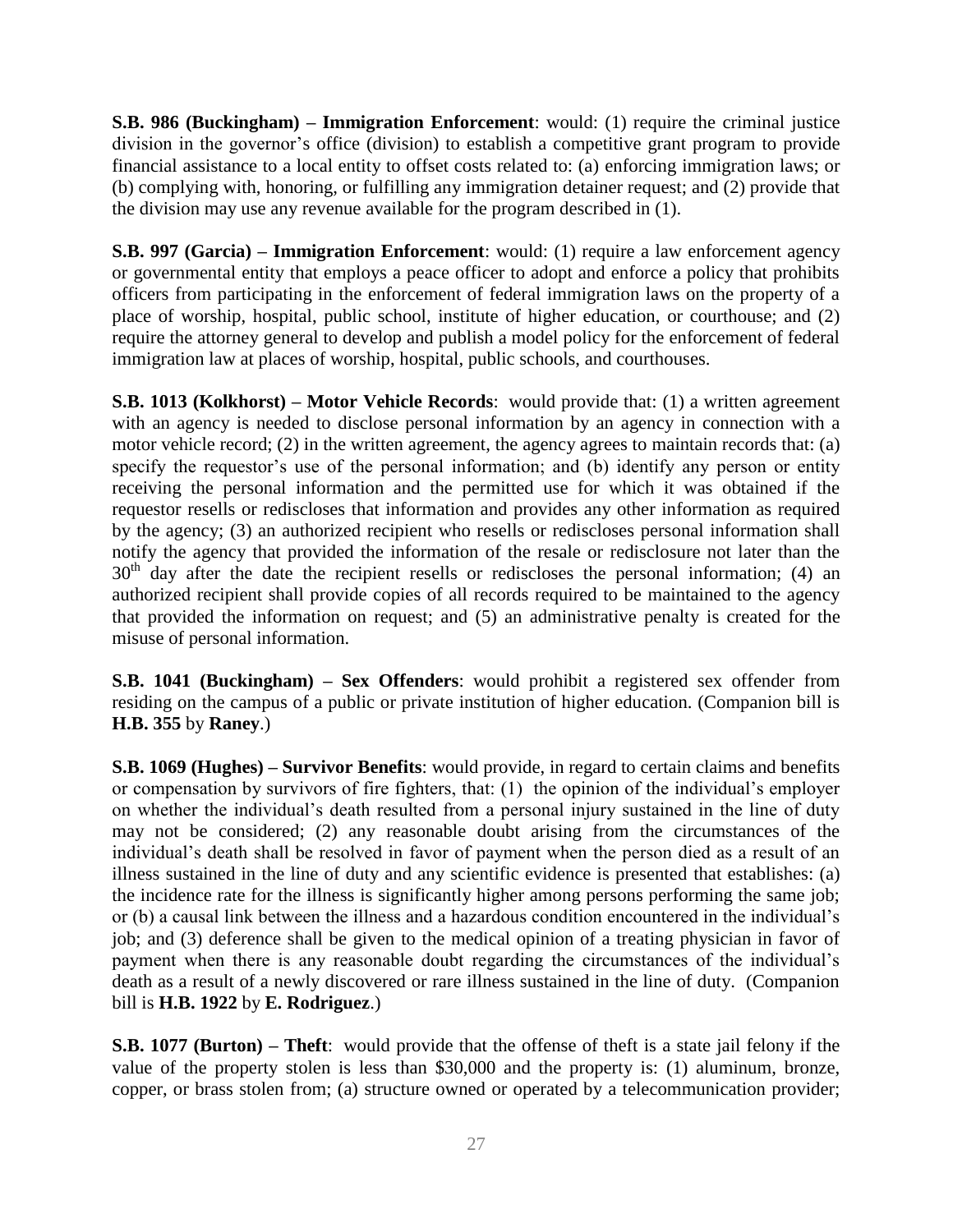or (b) a structure in which the stolen property was used to provide basic local telecommunications services; or (2) regulated materials stolen from: (a) a public utility or telecommunications provider; or (b) a cable service provider or video service provider.

**S.B. 1096 (Zaffirini) – Guardianships**: would impose numerous mandates related to the arrest or detention of a ward by a police officer. Specifically, the bill would provide that: (1) as soon as practicable, but not later than the first working day after, the date a peace officer detains or arrests a ward, takes into custody a ward because there is probable cause the ward violated a penal statute, a penal ordinance, delinquent conduct, conduct indicating a need for supervision or conduct that violates a condition of probation imposed by the juvenile court, the peace officer or the person having custody of the ward shall notify the probate court having jurisdiction over the ward's guardianship of the ward's detention, arrest or custody; (2) the Department of Public Safety (DPS) shall make information for the guardianship database available to law enforcement personnel through the Texas Law Enforcement Telecommunications System or successor system of the telecommunication used by law enforcement agencies and operated by DPS; (3) the only information that may be disclosed from the guardianship database to a law enforcement official inquiring into guardianship is: (a) the name, sex, and date of birth of a ward; (b) the name, telephone number, and address of the guardian of a ward; and (c) the name of the court with jurisdiction over the guardianship; and (4) a law enforcement agency or officer that receives the information must maintain the confidentiality of the information, may not disclose the information under the PIA or any other law, and may not use the information for purpose that does not directly relate to the purpose for which it was obtained.

## **Transportation**

**H.B. 2166 (Isaac) – Nonconsent Tows**: would: (1) authorize the Texas Commission of Licensing and Regulation (commission) to establish, by rule, the maximum amount that may be charged for nonconsent tows and the fees that may be charged in connection with nonconsent tows; and (2) provide that a city may regulate the fees that may be charged or collected in connection with a nonconsent tow originating in the city if the nonconsent tow fees are authorized by commission rule and don't exceed the maximum amount authorized by commission rule.

**H.B. 2212 (Stephenson) – Vehicle Weight Limits**: would allow a vehicle powered by an engine fueled primarily by natural gas to exceed any weight limit by an amount equal to the difference between the weight of the vehicle attributable to the natural gas tank and fueling system carried by that vehicle and the weight of a comparable diesel tank and fueling system, provided that the maximum gross weight of the vehicle may not exceed 82,000 pounds. (Companion bills are **H.B. 2319** by **Paddie** and **S.B. 1102** by **Creighton**.)

**H.B. 2319 (Paddie) – Weight Limits**: this bill is the same as **H.B. 2212**, above.

**H.B. 2371 (Hernandez) – Motor Vehicle Accident Reports**: would provide that Texas Department of Transportation or a governmental entity shall release various accident reports on written request and payment of any required fee to the first lienholder of a vehicle damaged on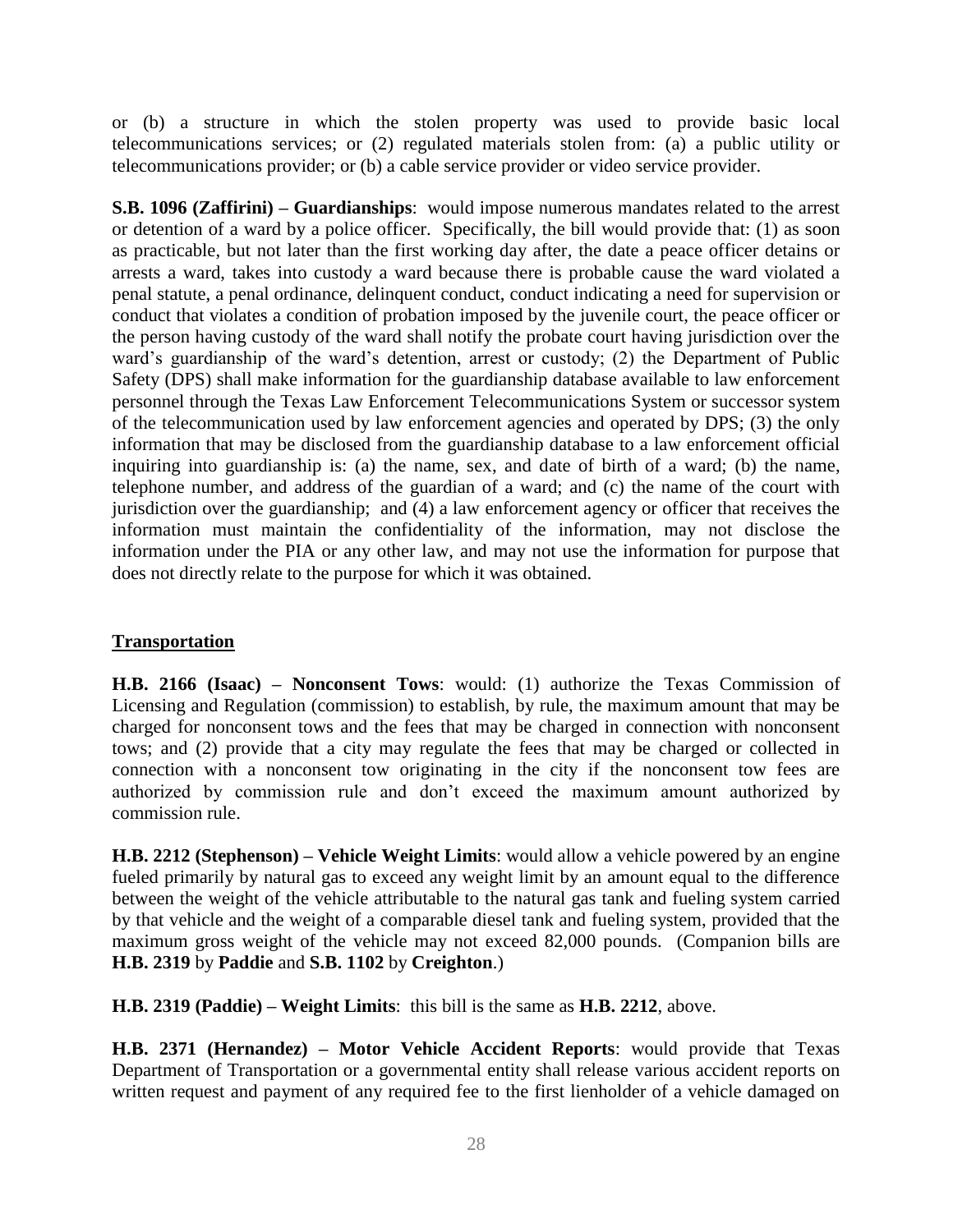the accident, including: (1) a vehicle storage facility and is the first lienholder of the vehicle; and (2) a towing company and is the first lienholder of the vehicle.

**H.B. 2374 (Blanco) – Border Infrastructure**: would require the governor to, each fiscal year, designate at least five percent of funds available to Texas under the Surface Transportation Block Grant program for border infrastructure projects.

#### **H.B. 2508 (Kuempel) – Towing, Booting, and Parking Facilities**: would:

- 1. make various amendments to the Vehicle Storage Facility Act (Occupations Code Chapter 2303), including the following: (a) provide that the law does not, unless expressly provided otherwise, trump a city ordinance or charter or a contract with a governmental entity to provide services for incident management towing; (b) delete the requirement that local law enforcement be informed when a vehicle is accepted by a facility under the Act and replace it with a requirement that law enforcement be informed when a vehicle is accepted under the Texas Towing and Booting Act (Occupations Code Chapter 2308); (c) alter the provisions regarding notification to law enforcement about a vehicle abandoned at a facility; and (d) require the Texas Commission of Licensing and Regulation to adjust governmental vehicle storage facility fees (up or down) in accordance with the Consumer Price Index;
- 2. make various amendments to the Towing and Booting Act (Occupations Code Chapter 2308), including the following: (a) delete certain references to booting companies and parking facilities; (b) provide that the chapter does not, unless expressly provided otherwise, trump a city ordinance or charter or a contract with a governmental entity to provide incident management towing; (c) establish new requirements for an incident management towing permit, private property towing permit, and consent towing permit; (d) provide that when a tow truck is used for a nonconsent tow initiated by a peace officer, the permit holder is an agent of law enforcement and is not liable for damage to personal property or failure to exercise authority; (e) prohibit a license holder from charging a fee for a private property tow or incident management tow that is greater than a fee established in the Act or authorized by a political subdivision; (f) authorize a city to adopt an ordinance regulating booting companies and operators; and (g) provide that if a court finds that a person or law enforcement agency authorized, with probable cause, the towing and storage of a vehicle, the person who requested the hearing shall pay the costs of towing and storage, and if the court finds it was without probable cause, the towing company, facility, or law enforcement agency that authorized the tow shall pay the costs of towing and storage; and
- 3. add new provisions in the Property Code, to be cited as the Texas Parking Facility Act, that include the following: (a) define "parking facility" to include public property used for restricted or paid vehicle parking, including a commercial lot or right-of-way on government-owned property that is leased to a private person; (b) define "parking facility owner" to include any legal entity owning or operating a parking facility; (c) establish certain prohibitions against parking unattended vehicles in certain areas of a parking facility, and provide an exception for emergency vehicles; (d) provide for the towing and storage of an unauthorized vehicle at a parking facility; (e) establish prohibitions for parking vehicles on a parking facility of an apartment complex and provide for the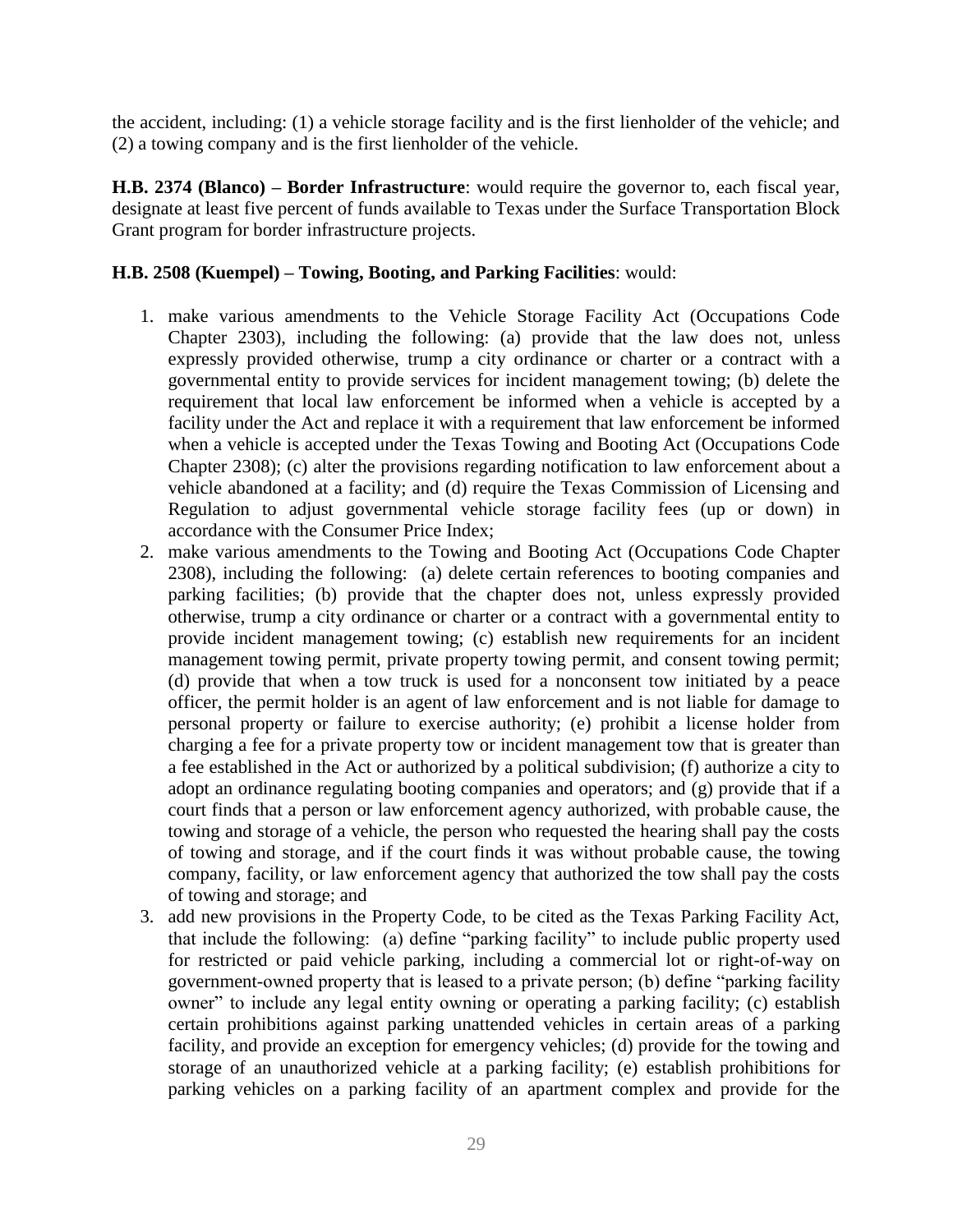towing and storage of the same; (f) provide that a parking facility may not have an unauthorized vehicle towed from the facility except as provided by the Act, a city ordinance that complies with the Towing and Booting Act, or under the direction of a peace officer of the owner/operator of the vehicle; (g) provide for signs prohibiting unauthorized vehicles and notice requirements for designating restricted parking areas; and (h) establish the circumstances under which a parking facility owner or towing company may tow an unauthorized vehicle from public roadway parking facilities.

**H.B. 2513 (Uresti) – Diesel Fuel Tax**: would increase the state's diesel fuel tax rate from 20 to 22 cents per gallon.

#### **Utilities and Environment**

**H.B. 963 (Perez) – System Benefit Fund**: would provide that a retail electric provider, municipally owned utility, or electric cooperative that provided reduced rates to customers using support from the former system benefit fund shall provide to those customers, at least one time, written notice of each bill payment assistance program that might be available to assist those customers.

**H.B. 2187 (Lucio) – Certificates of Convenience and Necessity**: would, among other things: (1) extend the time in which the Public Utility Commission must grant a application for a water certificate of convenience and necessity (CCN) from 60 to 90 days; (2) provide that the commission may not grant a petition for expedited release from a CCN if, before the  $30<sup>th</sup>$  day after the date the landowner files the petition, the CCN holder demonstrates that, through planning, design, construction of facilities, or contractual obligations to serve the tract of land, it has made service available to the tract; and (3) modify the procedures for determining how much a petitioner requesting decertification from an existing CCN must pay the CCN holder upon decertification.

**H.B. 2204 (Kacal) – Texas Water Development Board Financial Assistance**: would provide: (1) a definition of "iron and steel products;" and (2) that a contract for a water project may allow the use of iron and steel products that are not produced in the United States, so long as the use is incidental or *de minimis*.

**H.B. 2240 (Lucio) – Texas Water Development Board Financial Assistance**: would require a city to have enforceable time-of-day outdoor watering limitations as part of the city's water conservation program in order to apply for financial assistance provided by the Texas Water Development Board.

**H.B. 2252 (Faircloth) – Coastal Barrier System**: would provide that the legislature shall establish a joint interim committee to continue to study the feasibility and desirability of creating and maintaining a coastal barrier system in this state that includes a series of gates and barriers to prevent storm surge damage to gulf beaches or coastal ports, industry, or property. (Companion bill is **S.B. 1000** by **Taylor**.)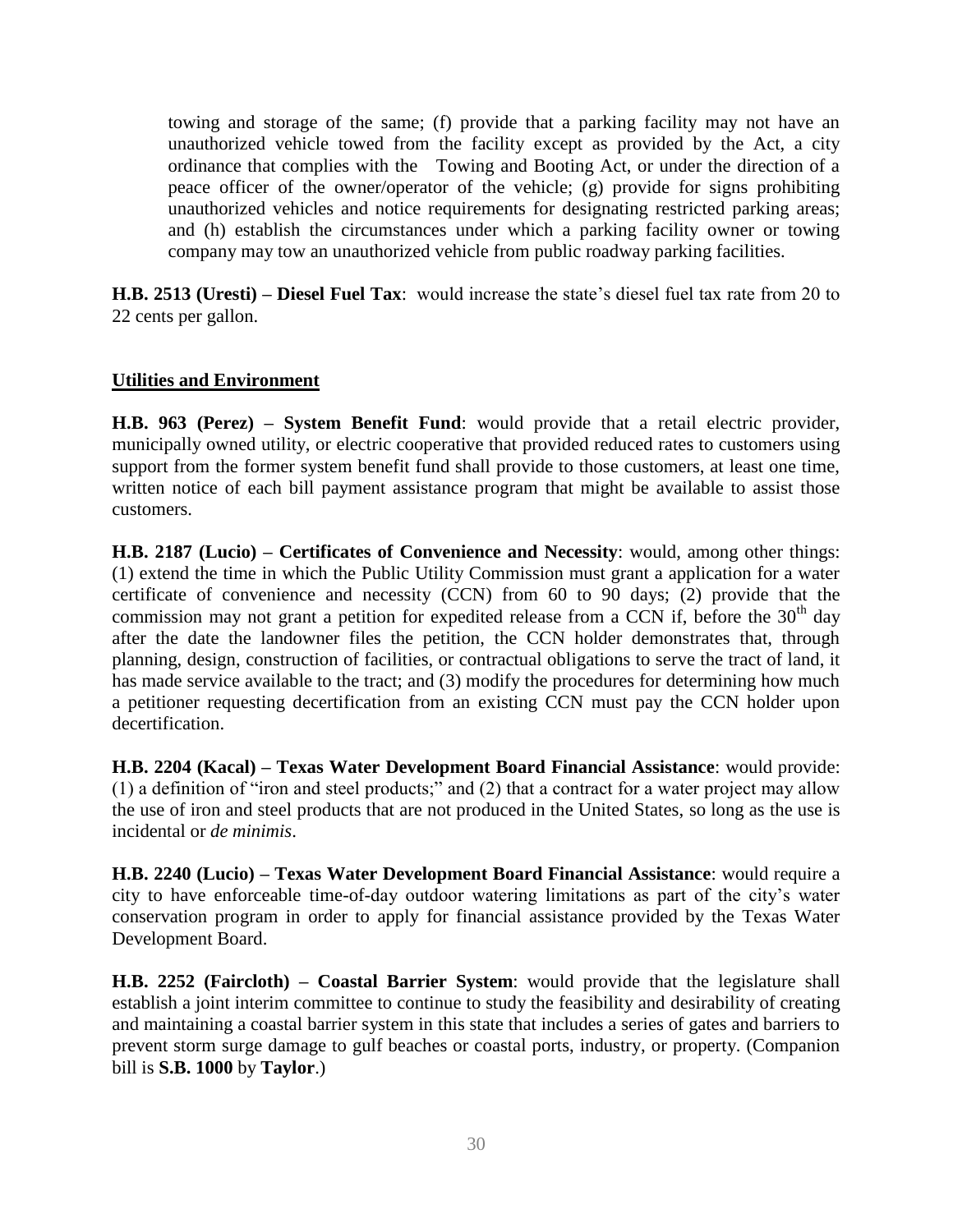**H.B. 2359 (Ortega) – Nuisance**: would provide that the delivery, possession, manufacture, or use of other item in violation of the Texas Substance Control Act, criminal trespass, disorderly conduct, arson, criminal mischief that causes a pecuniary loss of \$500 or more and a graffiti offense are activities added to the common nuisance statute.

**H.B. 2369 (Nevarez) – Water Rates:** would: (1) require that a city utility that provides water or sewer service to a public school district charge the district the lowest rates the utility charges commercial businesses or nonprofit organizations that receive water or sewer service; (2) allow a public school district to appeal the water rates charged to the district by a city by filing a petition with the Public Utility Commission; (3) place the burden of proof on the city to establish that the rates are just and reasonable; and (4) prohibit a city owned utility from charging a school district a fee based on the number of district students or employees.

**H.B. 2377 (Larson) – Brackish Groundwater Development**: would: (1) require groundwater conservation districts to adopt rules for the issuance of permits to withdraw brackish groundwater from a well in a designated brackish groundwater production zone for a project designed to treat brackish groundwater to drinking water standards; (2) provide for a minimum term of 30 years for a permit issued for a well the produces brackish groundwater from a designated brackish groundwater production zone; and (3) require the holder of a permit to report to the groundwater conservation district on the amount of brackish groundwater withdrawn and aquifer levels.

**H.B. 2378 (Larson) – Groundwater Conservation District**: would automatically extend the term of a permit to transfer groundwater outside of a groundwater conservation district to a term not shorter than the term of the operating permit and for each additional term an operating permit is renewed. (Companion bill is **S.B. 774** by **Perry**.)

**H.B. 2386 (Bailes) – Outdoor Burning**: would allow a person to burn outdoor waste under the supervision of a volunteer firefighter. (Companion bill is **S.B. 1064** by **Nichols**.)

**H.B. 2476 (S. Davis) – Environmental Lawsuits:** would provide that a public agency, including a city, may not enter into a contingent fee contract to bring a suit under the Water Code in which the Texas Commission on Environmental Quality is a necessary and indispensable party without review and approval of the contract by the comptroller.

**H.B. 2479 (Bell) – Solid Waste Facility Permits**: would: (1) require the Texas Commission on Environmental Quality to deny a permit application for a solid waste facility that TCEQ finds to be incomplete or inaccurate, if a previous version was returned as incomplete or inaccurate; and (2) prohibit TCEQ from approving a subsequent application for a solid waste facility at the site that was the subject of the denied permit application. (Companion bill is **S.B. 551** by **Kolkhorst**.)

**H.B. 2517 (Stephenson) – Grease Trap Waste**: would prohibit the Texas Commission on Environmental Quality from issuing a permit, registration, or other authorization for land application of grit or grease trap waste. (Note: this would not apply to a permit issue to an entity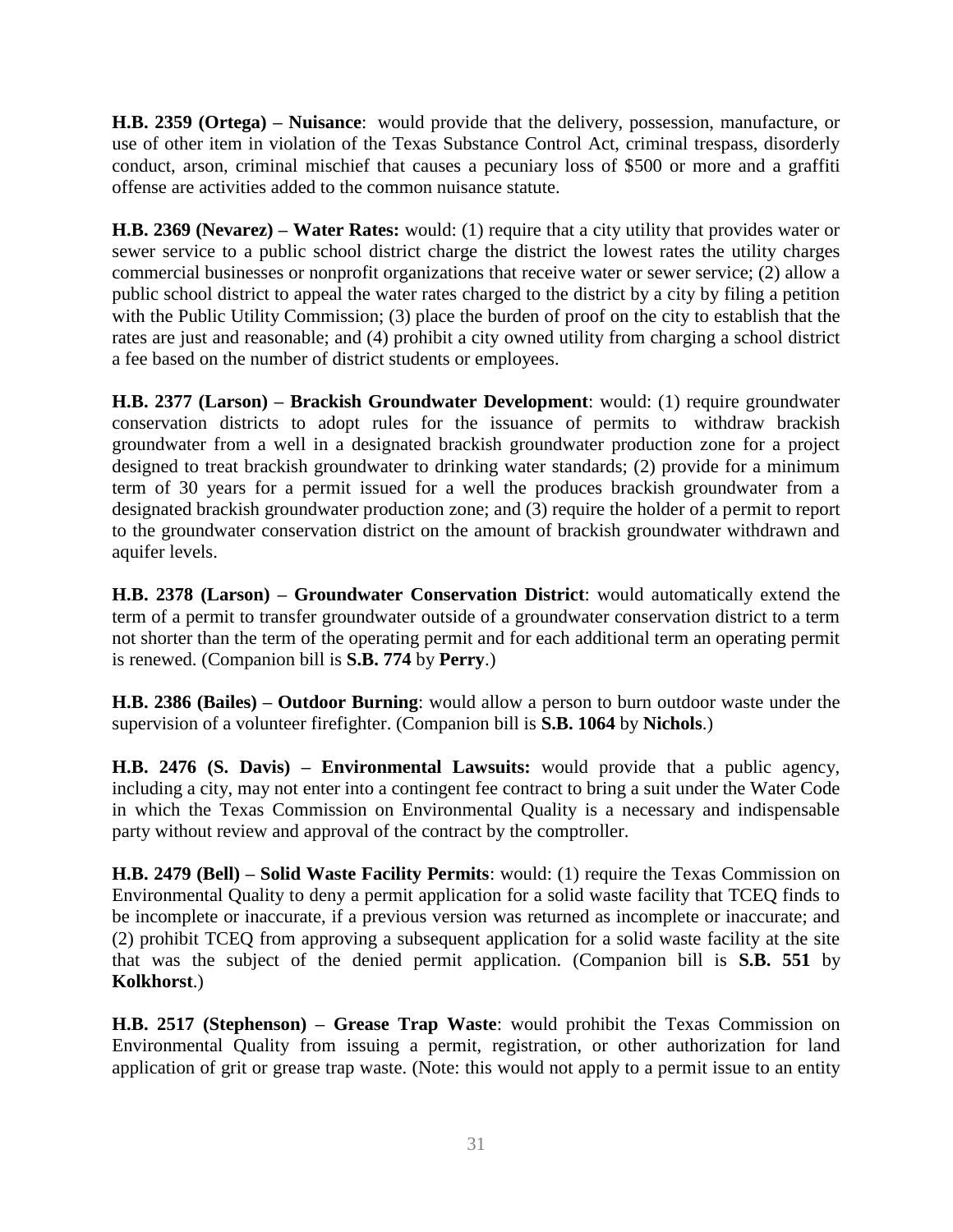for the disposal of grit or grease trap waste at a municipal solid waste landfill.) (Companion bill is **S.B. 746** by **Kolkhorst**.)

**S.B. 300 (V. Taylor) – Railroad Commission**: this is the Texas Railroad Commission sunset bill. Of interest to cities, the bill would provide: (1) that the oil and gas division of the commission shall develop and publish an annual plan to use the oil and gas monitoring and enforcement resources of the commission strategically to best ensure public safety and minimize damage to the environment; (2) that the commission by rule may establish pipeline safety and regulatory fees to be assessed for permits or registrations for pipelines under the jurisdiction of the commission's pipeline safety and regulatory program; and (3) for certain additional regulatory over intra- and interstate pipelines. (Companion bill is **H.B. 1818** by **L. Gonzales**.)

**S.B. 1000 (L. Taylor) – Coastal Barrier System**: would provide that the legislature shall establish a joint interim committee to continue to study the feasibility and desirability of creating and maintaining a coastal barrier system in this state that includes a series of gates and barriers to prevent storm surge damage to gulf beaches or coastal ports, industry, or property. (Companion bill is **H.B. 2252** by **Faircloth**.)

**S.B. 1004 (Hancock) – Small Cellular Network Deployment**: this bill is sought by wireless industry vendors ("network providers") to quickly install small cellular equipment ("network nodes") and/or towers in a city's rights-of-way. It would make various findings related to the deployment of cellular network nodes in the public rights-of-way and municipal authority over those rights-of-way, and – substantively – would provide that:

- 1. Except as provided by the bill, a city may not prohibit, regulate, or charge for the installation or collocation of network nodes in a public right-of-way.
- 2. A city may not directly or indirectly require, as a condition for issuing a permit required under the bill, that the applicant perform services unrelated to the installation or collocation for which the permit is sought, including in-kind contributions such as reserving fiber, conduit, or pole space for the city's use.
- 3. A city may not enter into an exclusive arrangement with any person for use of the public rights-of-way for the construction, operation, marketing, or maintenance of network nodes or node support poles, and any regulations must be nondiscriminatory and competitively neutral.
- 4. A city can never impose a moratorium on network nodes or support poles.
- 5. A city may require a network provider to obtain one or more permits (up to 30 in one "batch application") to install a network node or node support pole in a public right-ofway only if the permit: (a) is of general applicability to users of the public rights-of-way; and (b) does not apply exclusively to network nodes. (This is essentially a construction permit that can't require more than a city would of a land-line user of the right-of-way.)
- 6. A 30-day "shot clock" is imposed on a city to notify a network provider that its application is complete.
- 7. A 150-day shot clock is imposed on a city to approve or deny a completed application for a new node support pole and a 90-day shot clock is imposed for any other application (e.g. a node to be placed on an existing pole).
- 8. Detailed procedures must be followed if a city denies a permit.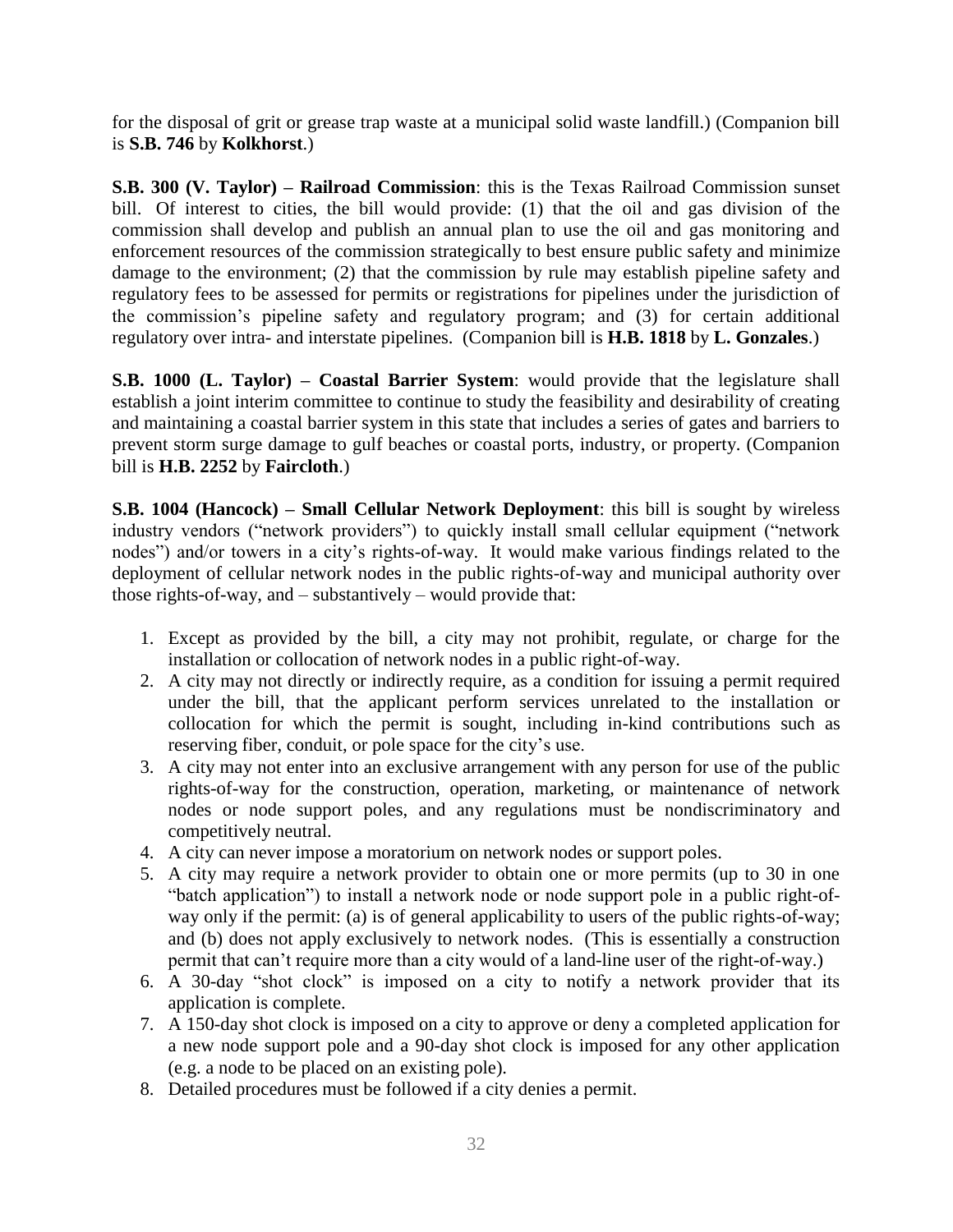- 9. A network provider shall begin the installation for which a permit is granted not later than the 90th day after the date the permit is approved and shall complete the installation not later than the 180th day after the date the installation begins, unless a city grants a longer time.
- 10. A city may charge an application fee for a permit only if it requires the payment of the fee for similar types of commercial development inside the city's territorial jurisdiction, and any fee must be cost-based and not contingent-based. (This restriction is for permits to access the right-of-way. An additional rental fee is provided for in (1), below.)
- 11. A city may not require a network provider to submit an application for: (a) routine maintenance that does not require excavation or closing of sidewalks or vehicular lanes in a public right-of-way; or (b) replacing or upgrading a network node or pole with a node or pole that is substantially similar in size (defined as not more than 10 percent higher than existing equipment) or smaller and that does not require excavation or closing of sidewalks or vehicular lanes in a public right-of-way.
- 12. A city that chooses to allow collocation of network nodes on municipal poles must do so in a non-discriminatory manner.
- 13. Subject to the bill's provisions and to applicable federal and state law: (a) a city may continue to exercise zoning, land use, planning, and permitting authority in the city's boundaries, including with respect to utility poles; and (b) a city may exercise that authority to impose police-power-based regulations for the management of the public rights-of-way that apply to all persons to the extent that the regulations are reasonably necessary to protect the health, safety, and welfare of the public.
- 14. A network provider must indemnify a city for damages caused solely by the negligent act, error, or omission of the provider, but not for liability resulting from the negligence of the city, its officers, employees, contractors, or subcontractors.
- 15. A network provider shall relocate or adjust network nodes in a timely manner and without cost to the city if the city requires the relocation or adjustment to accommodate public improvements constructed on behalf of the city in a public right-of-way.
- 16. A network provider shall ensure that the operation of a network node does not cause any harmful radio frequency interference to a Federal Communications Commissionauthorized mobile telecommunications operation of the city operating at the time the network node was initially installed or constructed, and a network provider shall take all steps reasonably necessary to remedy any harmful interference.

Additionally, with regard to the use of and rental compensation for the use of a city's rights-ofway, the bill would provide that:

1. A public right-of-way rate or fee for use of the public rights-of-way may not exceed an annual amount equal to \$1,000 multiplied by the number of node support poles (i.e., those installed by a private company dedicated to cell service) and utility poles (i.e., those that provide electric or telecommunications service), other than municipally owned utility poles, inside the municipality's corporate boundaries on which the network provider has installed a network node. (The fee is adjusted annually to reflect changes in inflation based on the consumer product index.)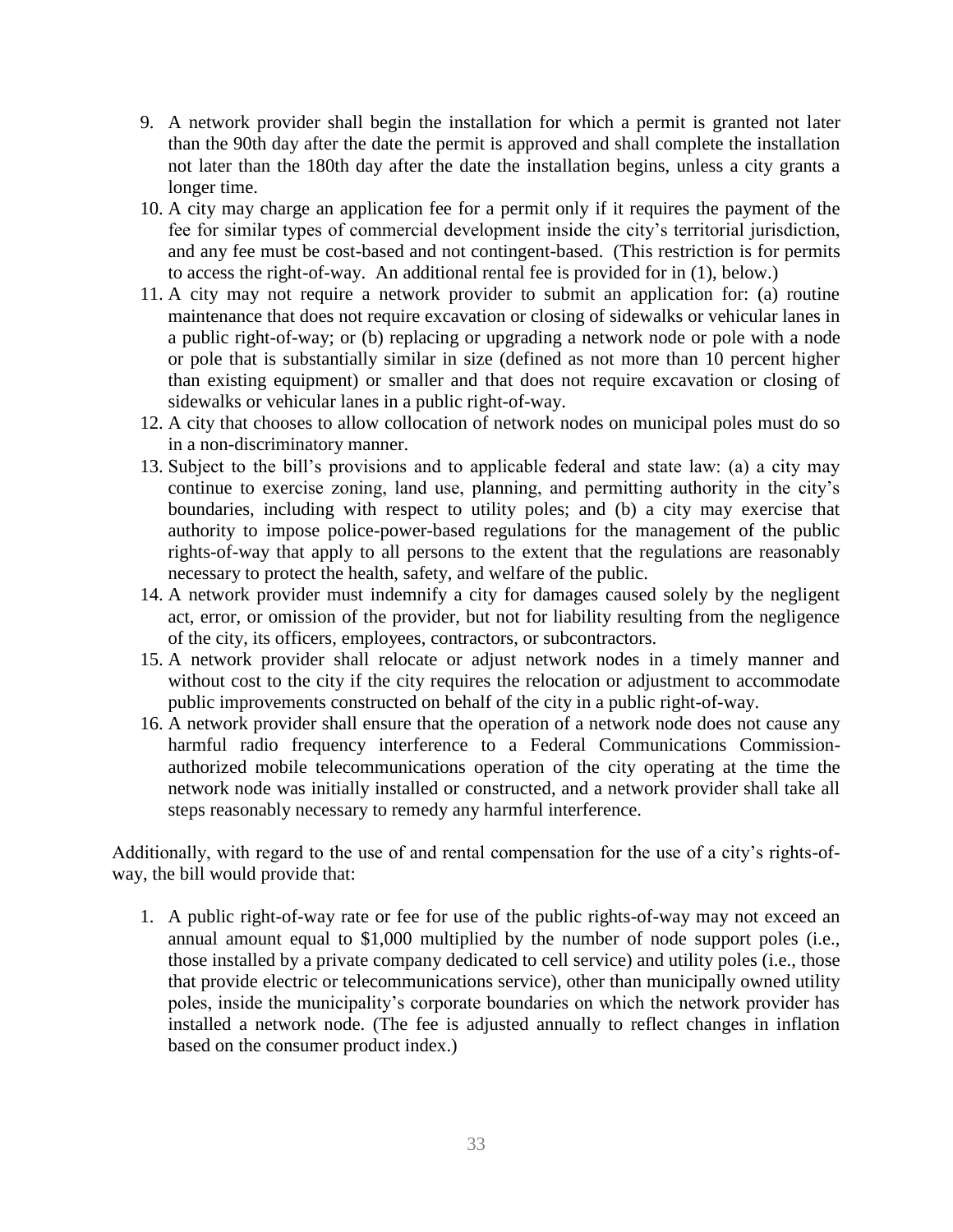- 2. At the city's discretion, it may charge a network provider a lower rate or fee if the lower rate or fee is: (a) nondiscriminatory; (b) related to the use of the public rights-of-way; and (c) not a prohibited gift of public property.
- 3. The current-law access line compensation system for right-of-way use applies to telecommunications network facilities, other than network nodes, installed by a network provider. (For purposes of calculating that fee, each network node is considered an enduse customer termination point.)
- 4. Subject to the approval of a permit application (if required by the city) and to any applicable building codes, a network provider is entitled, as a permitted use that is not subject to zoning review or similar approval, and is not subject to further land use approval in an area that is not zoned, to do the following in the public rights-of-way: (a) construct, modify, maintain, and operate a network node; (b) construct, modify, maintain, and operate a utility pole or network support pole; and (3) collocate on a pole with the discretionary, nondiscriminatory, and express written consent of the pole's owner.
- 5. A network provider shall construct and maintain its structures and facilities in a manner that does not: (a) obstruct, impede, or hinder the usual travel or public safety on a public right-of-way; (b) obstruct the legal use of a public right-of-way by other utility providers; (c) violate applicable codes; (d) violate or conflict with the city's publicly-disclosed public rights-of-way design specifications; or (e) violate the federal Americans with Disabilities Act.
- 6. A network provider shall ensure that each new, modified, or replacement utility pole or node support pole installed in a public right-of-way in relation to which the network provider received approval of a permit application: (a) does not exceed the greater of: (i) 10 feet in height above the tallest existing utility pole located within 500 linear feet of the new pole in the same public right-of-way; or (ii) 50 feet above ground level; and (b) is spaced at least 300 linear feet from the nearest existing pole that is capable of supporting network nodes and is located in a public right-of-way.
- 7. A network provider may not install a new node support pole in a public right-of-way without the city's discretionary, nondiscriminatory, and written consent if the public right-of-way is adjacent to a street or thoroughfare: (a) that is not more than 50 feet wide; and (b) both sides of which are adjacent to single-family residential lots or other multifamily residences.
- 8. A network provider shall ensure that the vertical height of an equipment cabinet installed as part of a network node does not exceed certain height limitations, subject to approval of the pole's owner if applicable.
- 9. A network provider shall, in relation to installation for which a city approved a permit application, comply with nondiscriminatory undergrounding requirements, except in relation to existing structures.
- 10. A city may adopt a design manual for the installation and construction of network nodes and new node support poles in the public rights-of-way that includes additional installation and construction details that do not conflict with the bill.

**S.B. 1045 (Estes) – Air Quality Permits**: would allow an applicant for an air quality permit to combine the notice of intent and notice of preliminary decision into one notice, if: (1) before the 16<sup>th</sup> day after the application is received, the TCEQ determines the application to be